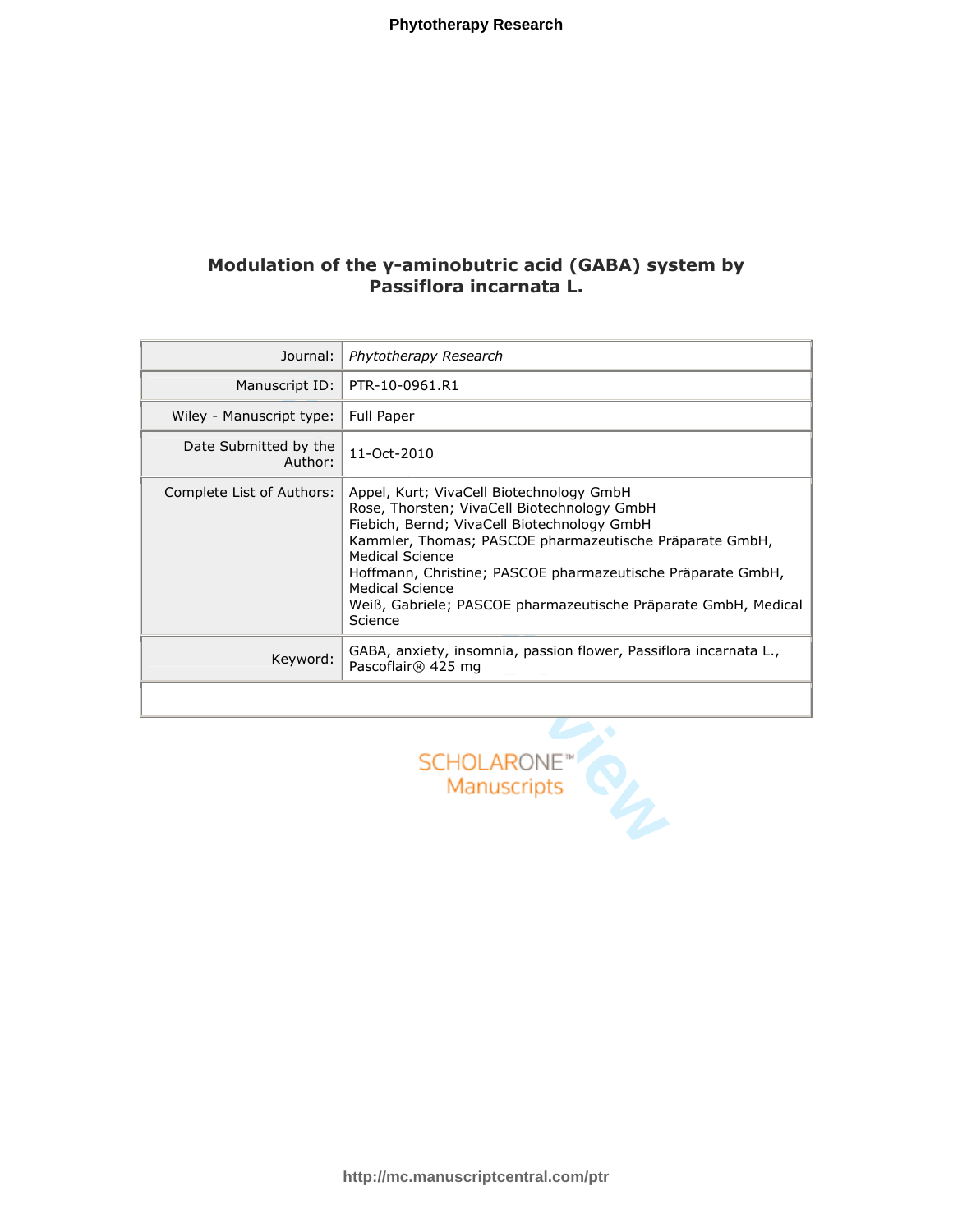# **Modulation of the**  γ**-aminobutric acid (GABA) system by** *Passiflora incarnata* **L.**

Kurt Appel<sup>1</sup>, Thorsten Rose<sup>1</sup>, Bernd Fiebich<sup>1</sup>, Thomas Kammler<sup>2</sup>, Christine Hoffmann<sup>2</sup>, Gabriele Weiss<sup>2</sup>

**VivaCell** Biotechnology GmbH (Denzlingen, Germany) <sup>2</sup> **PASCOE** pharmazeutische Präparate GmbH (Gießen, Germany)

#### **Abstract**

ess, GAD, symptoms of opiate withdrawal, inson<br>dic asthma, ADHD, palpitations, cardiac rhythm and<br>dysfunction, and menopause. However, the mec<br>n. Despite gaps in our understanding of neurophy<br>easingly being recognized that *Passiflora incarnata* L. (Passifloraceae) is important in herbal medicine for treating anxiety or nervousness, GAD, symptoms of opiate withdrawal, insomnia, neuralgia, convulsion, spasmodic asthma, ADHD, palpitations, cardiac rhythm abnormalities, hypertension, sexual dysfunction, and menopause. However, the mechanism of action is still under discussion. Despite gaps in our understanding of neurophysiological processes, it is increasingly being recognized that dysfunction of the GABA system is implicated in many neuropsychiatric conditions, including anxiety and depressive disorders. Therefore, we investigated the *in vitro* effects of a dry extract of *Passiflora incarnata* (sole active ingredient in Pascoflair ® 425mg) on the GABA system. The extract inhibited [<sup>3</sup>H]-GABA uptake into rat cortical synaptosomes but had no effect on GABA release and GABA transaminase activity. *Passiflora incarnata* inhibited concentration dependent the binding of  $[3H]$ - SR95531 to GABA<sub>A</sub>-receptors and of [<sup>3</sup>H]-CGP 54626 to GABA<sub>B</sub>-receptors. Using the [<sup>35</sup>S]-GTPγS binding assay *Passiflora* could be classified as an antagonist of the GABA <sup>B</sup> receptor. In contrast, the ethanol- and the benzodiazepine-site of the GABA <sup>A</sup>-receptor were not affected by this extract. In conclusion, we show the first evidence that numerous pharmacological effects of *Passiflora incarnata* are mediated via modulation of the GABA system including affinity to  $GABA_A$  and  $GABA_B$  receptors, and effects on  $GABA$  uptake.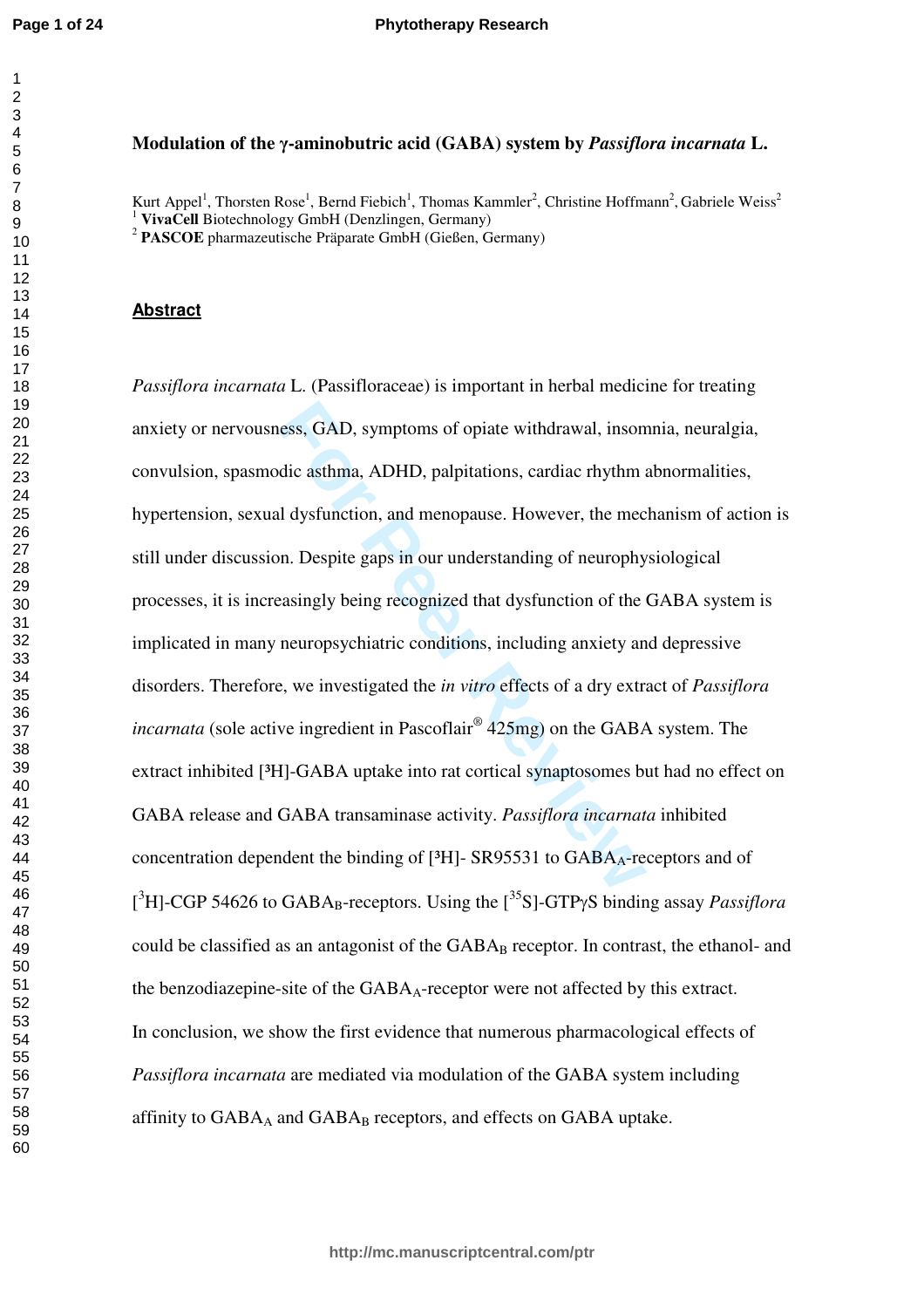# **Keywords**

GABA, anxiety**,** insomnia, passion flower, *Passiflora incarnata* L., Pascoflair ®

# **Corresponding author:**

Dr. Gabriele Weiss

For Praparate Chines<br>
155<br>
SSC (Pascoe.de PASCOE pharmazeutische Präparate GmbH

Schiffenberger Weg 55

D-35394 Gießen

Germany

Phone: +49-641-7960-133

Email: gabriele.weiss@pascoe.de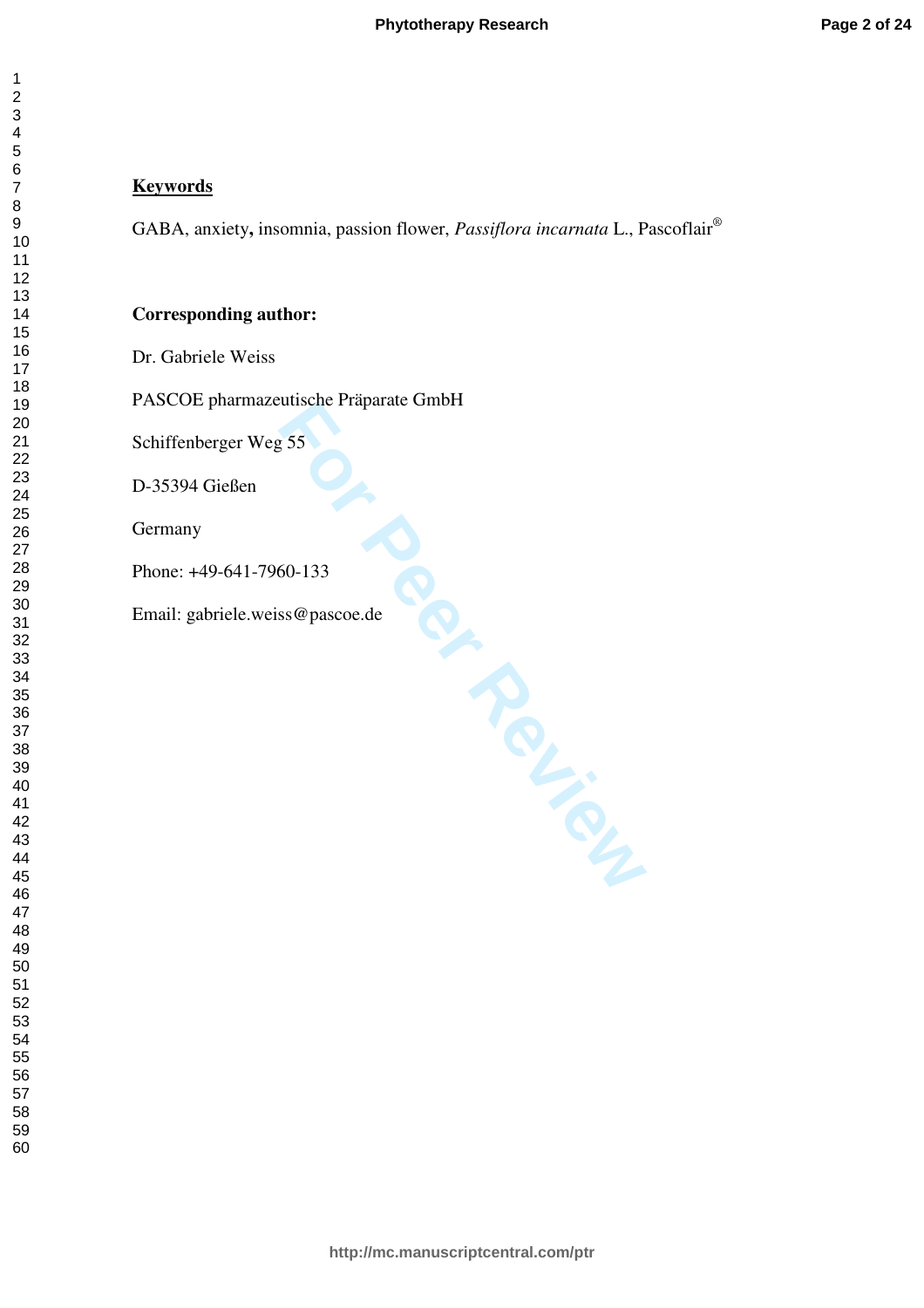#### $\overline{2}$  $\overline{3}$  $\overline{4}$  $\overline{7}$

# **Introduction**

The genus Passiflora consists of 500 species that are mostly found in warm and tropical regions. The genus was first discovered by Spanish invaders in 1529. This plant has been used widely in herbal medicine in West India, Mexico, The Netherlands, South America, Italy and Argentina. *Passiflora incarnata* is the official species and monographed in several pharmacopoeias (e.g. Passiflorae Herba Pharm. Eur.). *Passiflora incarnata* contains C-glycosyl flavones such as vitexin, isovitexin, schaftoside, isoschaftoside and isovitexin-2- *O*glucoside phenols, glycosyl flavonoids and cyanogenic compounds (Wohlmuth et al. 2010).

real pharmacopoeias (e.g. Passiflorae Herba Phan<br>a contains C-glycosyl flavones such as vitexin, ise<br>ftoside and isovitexin-2-*Oglucoside* phenols, glyco<br>apounds (Wohlmuth et al. 2010).<br>studies are available focusing on it Only a few human studies are available focusing on its potential role as an anxiolytic (Akhondzadeh et al. 2001, Miyasaka et al. 2007, Movafegh et al. 2008). In some experiments, it has potential effects for treatment of some diseases like anxiety, opiates withdrawal, insomnia, ADHD (attention-deficit hyperactivity disorder) and cancer (Sarris et al. 2001, Dhawan et al. 2004, Patel et al. 2009).

Very few pharmacological studies have been undertaken on the anxiolytic/sedative activity of *Passiflora incarnata*; most of these investigations have been carried out with different Passiflora species, such as *P. edulis* (Deng et al. 2010, Barbosa et al. 2008), *P. alata* (Barbosa et al. 2008), *P. coerulea* (Reginatto et al. 2006), or *P. quadrangularis* (de Castro et al. 2007) and with insufficient phytochemical characterization of the extracts.

The anxiolytic activity of an extract from *Passiflora actinia* has been shown to be exerted via the GABA receptor (Lolli et al. 2007), but the much more widely -used *Passiflora incarnata* has not been investigated in this context.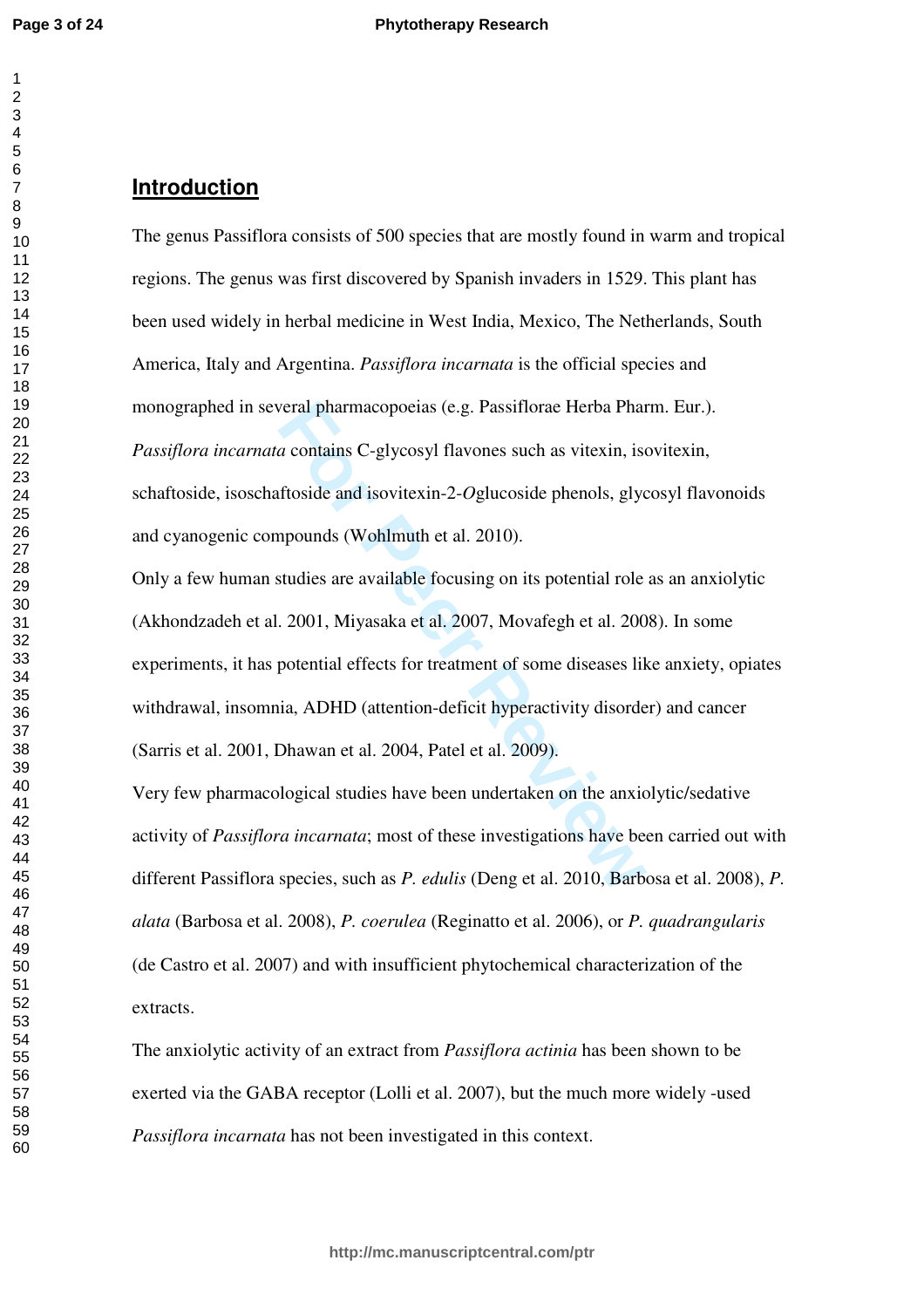Grundmann et al. 2008, who investigated the same dry extract (sole active ingredient in Pascoflair<sup>®</sup> 425mg) which was used in this study, and Zhong et al. 2008 showed that *Passiflora incarnata* increased the time mice spent in the open arm of the elevated plus maze and they postulated that the effects were mediated via GABA receptors. Although there are some reports speculating regarding the effects of *Passiflora incarnata* on the GABA system, investigations concerning the mechanism are still lacking.

thesized that the mode of action of the dry extract<br> *For incarnata* which is the sole active ingredient<br>
air<sup>®</sup> 425mg might be modulation via the GABA-s<br>
hat this dry extract of *Passiflora incarnata* inhibit<br>
FABA<sub>A</sub>-rec Therefore, we hypothesized that the mode of action of the dry extract prepared from the flowers of *Passiflora incarnata* which is the sole active ingredient of the proprietary herbal drug Pascoflair® 425mg might be modulation via the GABA-system. Overall, we show that this dry extract of *Passiflora incarnata* inhibited the binding of [<sup>3</sup>H]- SR95531 to GABA<sub>A</sub>-receptors and of [<sup>3</sup>H]-CGP 54626 to GABA<sub>B</sub>-receptors in a concentration dependent manner. Using the [<sup>35</sup>S]-GTP γS binding assay *Passiflora*  incarnata could be classified as an antagonist of the GABA<sub>B</sub> receptor. The *Passiflora incarnata* extract inhibited [<sup>3</sup>H]-GABA uptake into rat cortical synaptosomes and showed no effect on GABA transaminase and GABA release.

 $\overline{1}$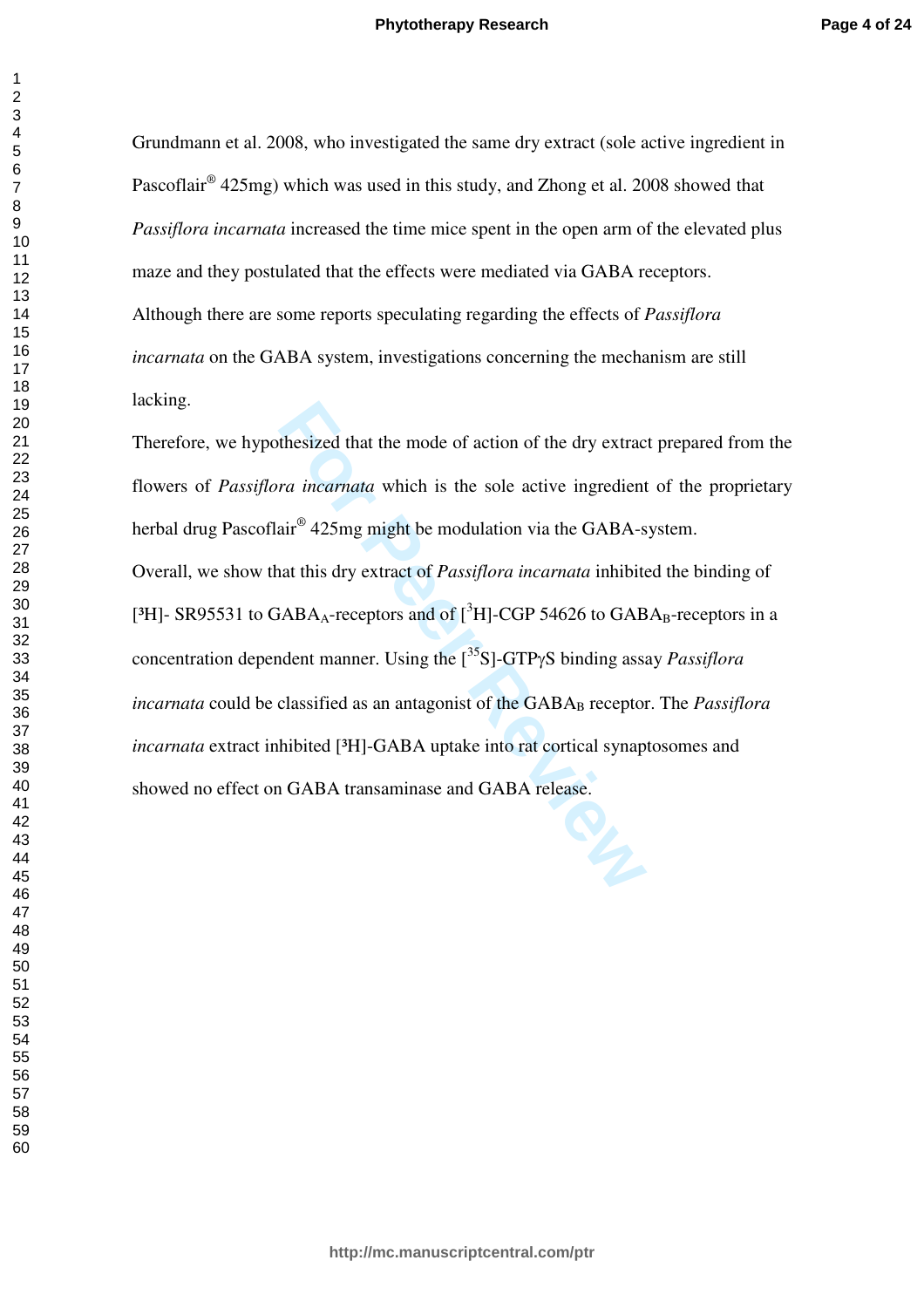$\mathbf{1}$ 

# **Material and Methods**

#### **Botanical drug preparation**

*Passiflora incarnata* dry extract (Passiflorae Herba Ph. Eur., DER = 5-7:1, extraction solvent: 50% ethanol (V/V)) was provided by Pascoe pharmazeutische Präparate GmbH (Giessen, Germany). This dry extract is the sole active ingredient of the proprietary herbal drug Pascoflair® 425 mg.

Dried extract was used in the pharmacological studies and was dissolved in a measured small amount of dimethlsulfoxide (DMSO) and diluted in the application solution immediately prior to testing. All test doses contained the same quantity of DMSO as did<br>all control test solutions. all control test solutions.

# **Chemicals used**

sed in the pharmacological studies and was dissol<br>methlsulfoxide (DMSO) and diluted in the applica<br>o testing. All test doses contained the same quanti<br>ions.<br>Reviewes All test doses contained the same quanti<br>ions.<br>Reviewes [Butyryl-2,3-<sup>3</sup>H]-SR 95531, [N-Methyl-<sup>3</sup>H]-Ro-15-1788, [7,9-<sup>3</sup>H]-Ro-15-4513 and  $GTP[\gamma^{-35}S]$  were from PerkinElmer (Massachusetts, USA). [<sup>3</sup>H]CGP 54626 and SR 95531 hydrobromide were purchased from Biotrend Chemikalien GmbH (Cologne, Germany). Diazepam-ratiopharm® was from Ratiopharm GmbH (Ulm, Germany). GABA (γ-amino-n-butyric acid), (±) Baclofen, GABase were purchased from Sigma-Aldrich Chemie GmbH (Taufkirchen, Germany). Vigabatrin was from Sanofi-Aventis (Frankfurt, Germany).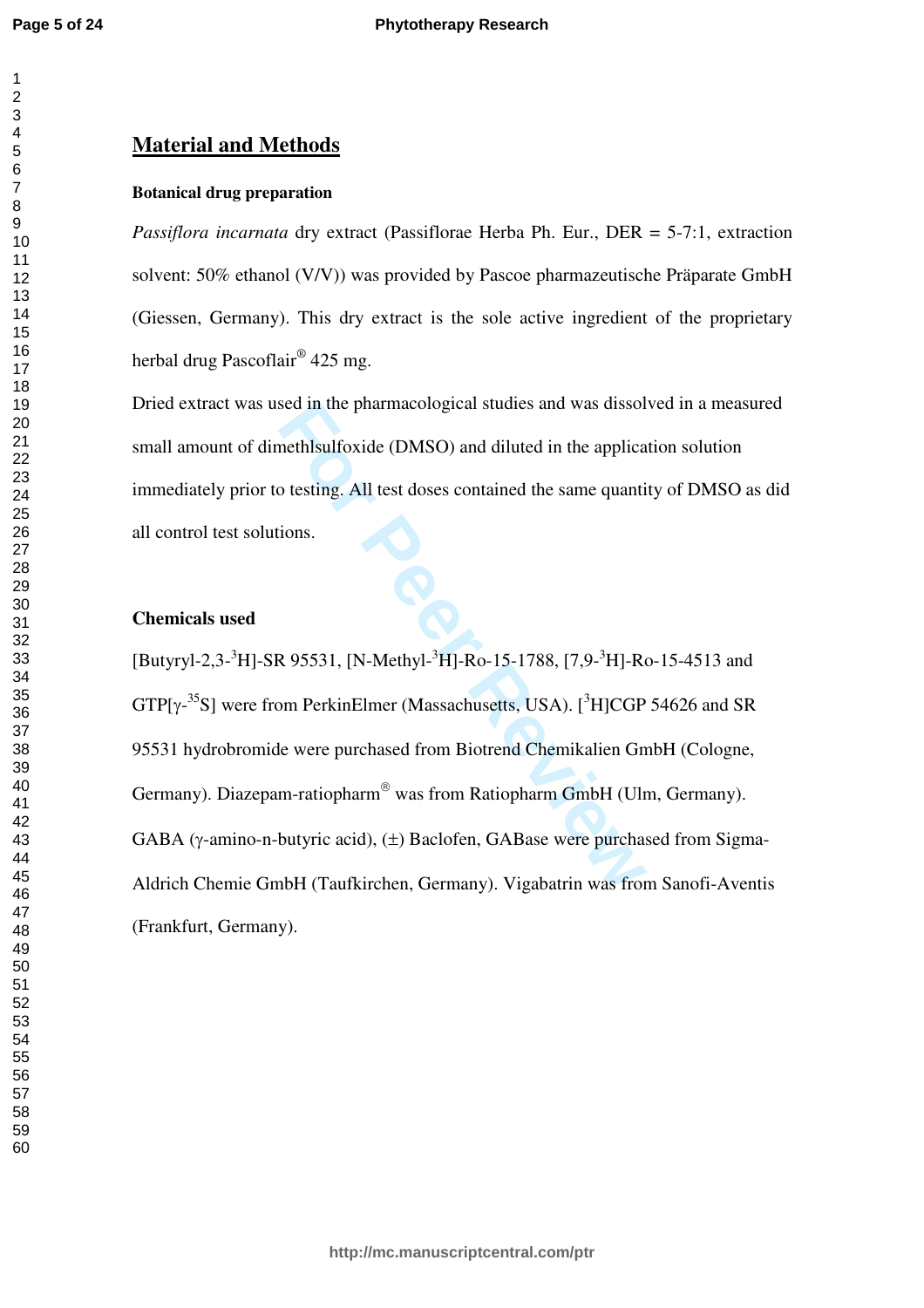#### *In vitro* **pharmacological experiments**

#### **Binding assays**

Experiment Was interpreted in 50 mm<br>
IM EDTA, frozen in liquid nitrogen and stored at<br>
IS (GABA-/Benzodiazepine-/Ethanol-site, GABA<br>
bed (Heaulme et al. 1987, Mehta and Shank 1995<br>
inated by transfer of the samples on GF/C Male Sprague Dawley rats were sacrificed by decapitation. Rat brain (minus cerebellumand medulla oblongata, i.e. the hippocampus and cerebellum) tissue was homogenized at 4°C in 10 ml 10 mM Tris-HCl pH 7.4, 1 mM EDTA, and centrifuged for 15 min at 25,000xg. The pellet was finally resupended in 50 mM Tris-HCl pH 7.4, 4 mM MgCl <sup>2</sup> and 1 mM EDTA, frozen in liquid nitrogen and stored at –80°C until usage. Binding experiments (GABA-/Benzodiazepine-/Ethanol-site, GABA <sup>B</sup>-receptor) were performed as described (Heaulme et al. 1987, Mehta and Shank 1995, Asay and Boyd 2006).

The assay was terminated by transfer of the samples on GF/C filter plates, presoaked with 0.1% polyethyleneimine. Filters were washed four times with 200 µl of ice-cold 50 mM Tris-HCl pH 7.4 and filter-bound radioactivity was determined by a microplate reader (Microbeta, Wallac, Finnland).

Test compound data are presented specific ligand binding to the receptor. Specific binding is defined as the difference between the total binding and the non-specific binding determined in the presence of reference compound.

The  $IC_{50}$  values (concentration causing half-maximal inhibition of control specific binding) were determined by non-linear regression analysis of the competitive curves using the algorithm "sigmoidal dose-response" (GraphPadPrism, San Diego, USA). In case of ill-defined curves or algorithm-generated minima below the defined non-specific binding the  $IC_{50}$  value was determined by graphical extrapolation.

 $\mathbf{1}$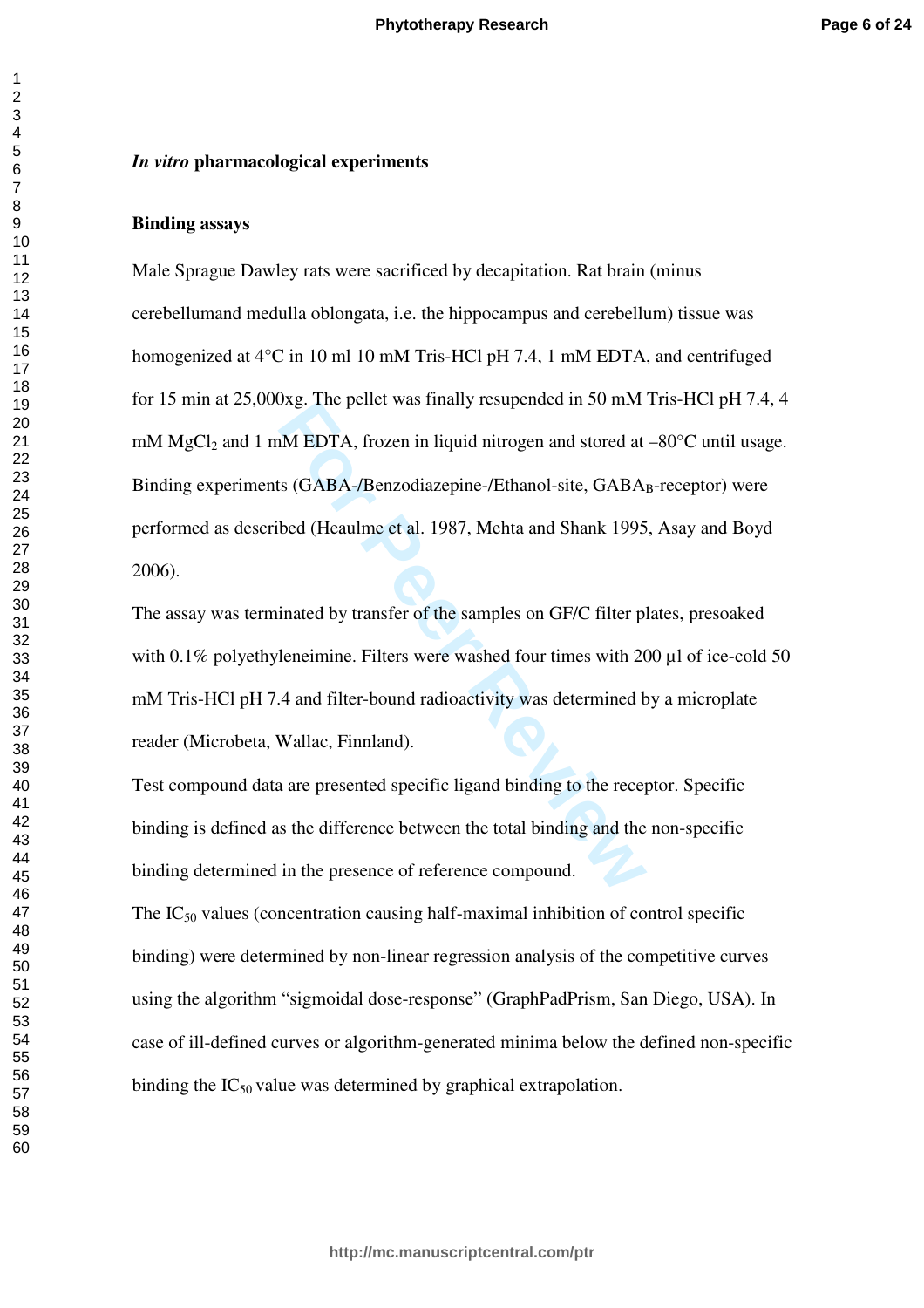# **[ <sup>35</sup>S]-GTP**γ**S-binding assays**

 $[35S]$ -GTPγS-binding assays were carried out as described (Bidlack und Parkhill, 2004): Membranes were preincubated with the respective effectors for 15 min, the incubation was initiated by the addition of 200 pM  $[^{35}S]$ -GTP $\gamma S$  (60 min incubation at 30°C in a final volume of 100 ul assay buffer).

with 200  $\mu$ l of ice-cold 50 mM Tris-HCl pH7.4 and<br>termined by a microplate reader (Microbeta, Wal<br>int the non-specific binding (binding of  $[^{35}S]$ -GTI<br>was subtracted and the value normalized to the res<br>tive plate.<br>es The assay was terminated by transfer of the samples on GF/C filter plates. Filters were washed four times with 200 µl of ice-cold 50 mM Tris-HCl pH7.4 and bound radioactivity was determined by a microplate reader (Microbeta, Wallac, Finnland). From every data point the non-specific binding (binding of  $[^{35}S]$ -GTP $\gamma S$  in the presence of 10 µM GTP γS) was subtracted and the value normalized to the respective control signal of the respective plate.

 $EC_{50}$ - and  $IC_{50}$  values (concentration causing half-maximal stimulation/inhibition of control specific binding) were determined by non-linear regression analysis of the competitive curves using the algorithm "sigmoidal dose-response" (GraphPadPrism, San Diego, USA). In case of ill-defined curves the  $IC_{50}$  was determined by graphical exploration of the algorithm-generated curve.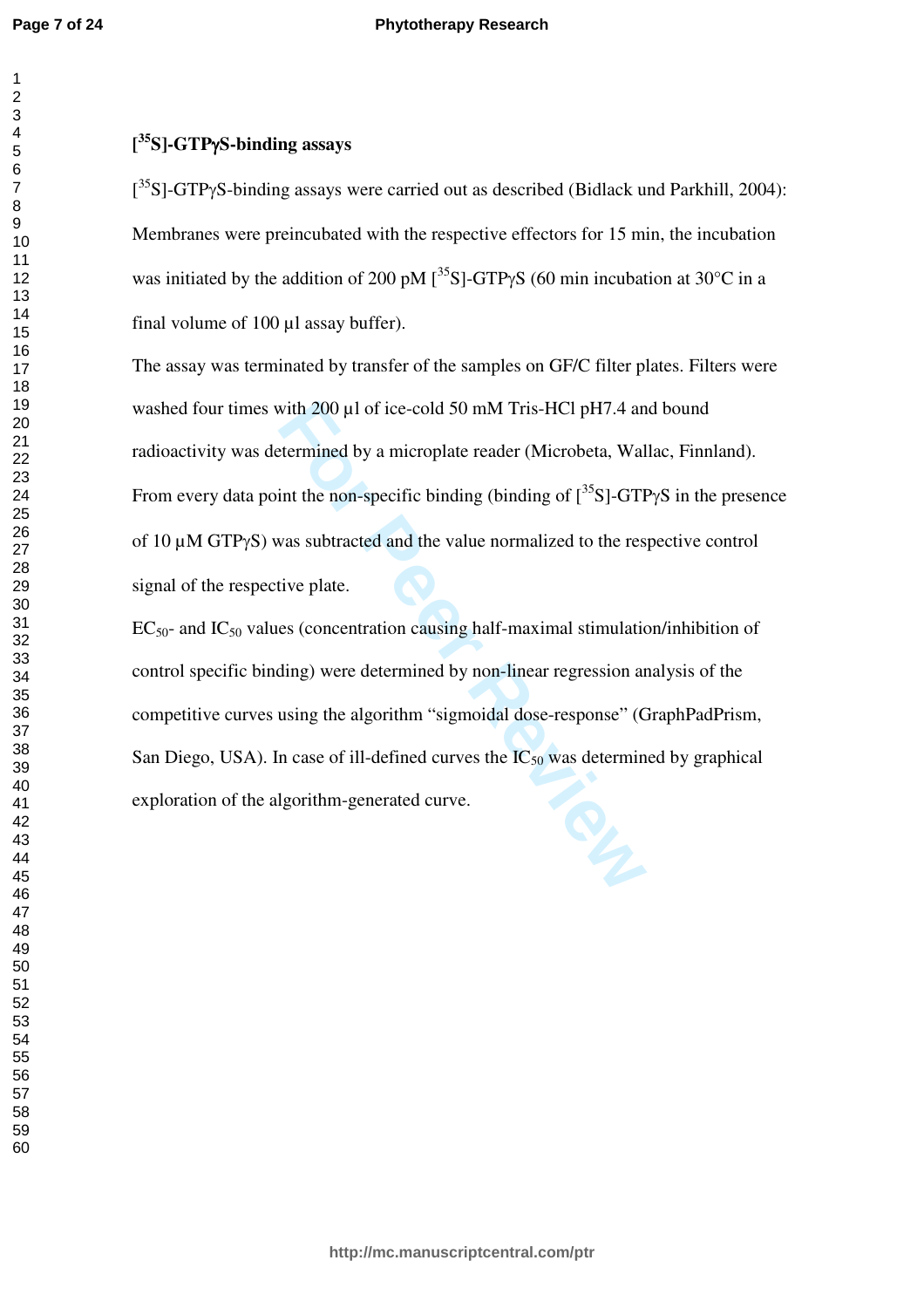## **GABA uptake experiments**

Freshly dissected, rat cortex dissected from male Sprague-Dawley rats was immersed immediately in 10 volumes of ice-cold 0.32 M sucrose buffered with 10 mM HEPES pH 7.4 and homogenized. The resulting preparation was centrifuged at 900 x g for 10 minutes at 4 °C. The pellet was discarded and the supernatant was centrifuged again at 4 °C at 10.000 x g. The supernatant was discarded and the pellet was stored with 0.32 M sucrose/HEPES on ice until needed.

**For EXECUTE 10.11 THALL 1.5** SO<sub>4</sub>, 25 mM NaHCO<sub>3</sub>, 1,2 mM KH<sub>2</sub>PO<sub>4</sub>, 11 mM ated with 95% O<sub>2</sub>/5% CO<sub>2</sub>) containing the GABA acetic acid (100  $\mu$ M). Briefly, 10  $\mu$ l of drug solution (100  $\mu$ M). Briefly, 10  $\mu$ l of Assays were carried out in Farnebo buffer pH 7,4 (121 mM NaCl, 1,8 mM KCl, 1,3 mM CaCl<sub>2</sub>, 1,2 mM MgSO<sub>4</sub>, 25 mM NaHCO<sub>3</sub>, 1,2 mM KH<sub>2</sub>PO<sub>4</sub>, 11 mM glucose, 0,57 mM ascorbic acid, saturated with  $95\%$  O<sub>2</sub>/5% CO<sub>2</sub>) containing the GABA transaminase inhibitor aminooxoacetic acid (100  $\mu$ M). Briefly, 10  $\mu$ l of drug solution, non-specific ligand or buffer, 180  $\mu$ l Farnebo buffer and 50  $\mu$ l of synaptosome preparation were added in each well of a 96 well filtration plate prewetted with Farnebo buffer (Millipore Multiscreen). The incubation proceeded for 10 minutes at room temperature after which 10 µl of [³H] GABA (final concentration 100 nM) were added for a total volume of 250  $\mu$ l. The incubation proceeded for 5 minutes at 37 $\degree$  C. Incubation was terminated by rapid filtration and washing with Farnebo buffer. Radioactivity remaining on the filters was counted with a liquid scintillation counter with an efficiency of about 50%. Specific binding is defined as total binding minus binding in the presence of 50 mM nipecotic acid (GABA uptake inhibitor). The results were statistically analyzed.

## **GABA release assays**

Rat cortical slices (350  $\mu$ m) were incubated with 3,3  $\mu$ M [<sup>3</sup>H]-glutamine in physiological buffer (121 mM NaCl, 1,8 mM KCl, 1,3 mM CaCl <sup>2</sup>, 1,2 mM MgSO <sup>4</sup>, 25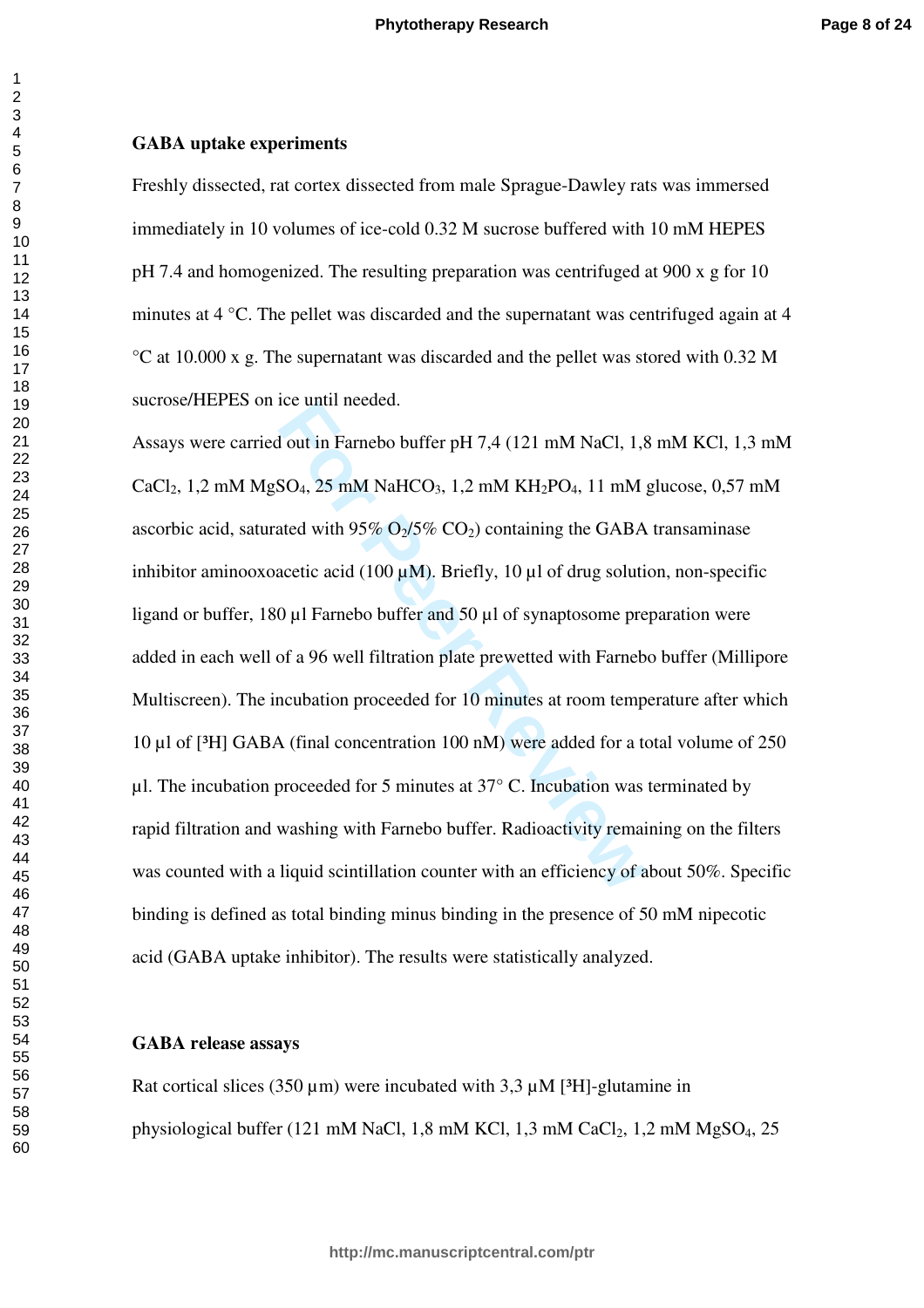#### **Phytotherapy Research**

mM NaHCO <sup>3</sup>, 1,2 mM KH <sup>2</sup>PO4, 11 mM glucose, and 0,57 mM ascorbic acid, saturated with 95%  $O_2/5\%$  CO<sub>2</sub>, pH 7,4) for 45 min at 37° C. The slices were washed several times with buffer to remove non-specifically bound radioactivity.

be basar fractions. The slices were than transferred<br>on buffer per well (buffer with 50 mM K<sup>+</sup>, corresp<br>maintain osmolarity) containing the test substance<br>he plates were incubated for 7,5 min. These wells<br>s. The slices we The slices (n=4) were transferred into nylon mesh baskets and placed in 12 well plates with 3 ml buffer containing the test compounds and 1 mM nipecotic acid (GABA uptake inhibitor) per well. The plates were incubated for 10 min at room temperature. These wells were the basal fractions. The slices were than transferred into new plates with 3 ml stimulation buffer per well (buffer with 50 mM  $K^+$ , corresponding equimolar reduction of Na<sup>+</sup> to maintain osmolarity) containing the test substances and 1 mM nipecotic acid and the plates were incubated for 7,5 min. These wells were the stimulation fractions. The slices were removed and their wet weight was determined. The buffer samples were purified from the tritated metabolites of [ $3H$ ]-GABA by anionexchange chromatography. The pH of the samples was adjusted to 4,0 with acetic acid and the diluted samples were applied to a DOWEX column equilibrated with sodium acetate. After washing the colums with 0,1% Triton X-100, GABA was eluted with 0,4 M Tris pH 7,5. GABA containing fractions were used for liquid scintillation counting.

# **Determination of GABA transaminase (GABA-T) activity**

For the determination of GABA transaminase activity the rate of the reaction is determined by measuring the NADPH production at 340 nm at room temperature for 15 min within the linear range with a spectrophotometer in disposible PMMA cuvettes. GABase is a mixture of 4-aminobutyrate transaminase (E.C. 2.6.1.19) and succinate semialdehyde dehydrogenase (E.C. 1.2.1.16) from pseudomonas fluorescens.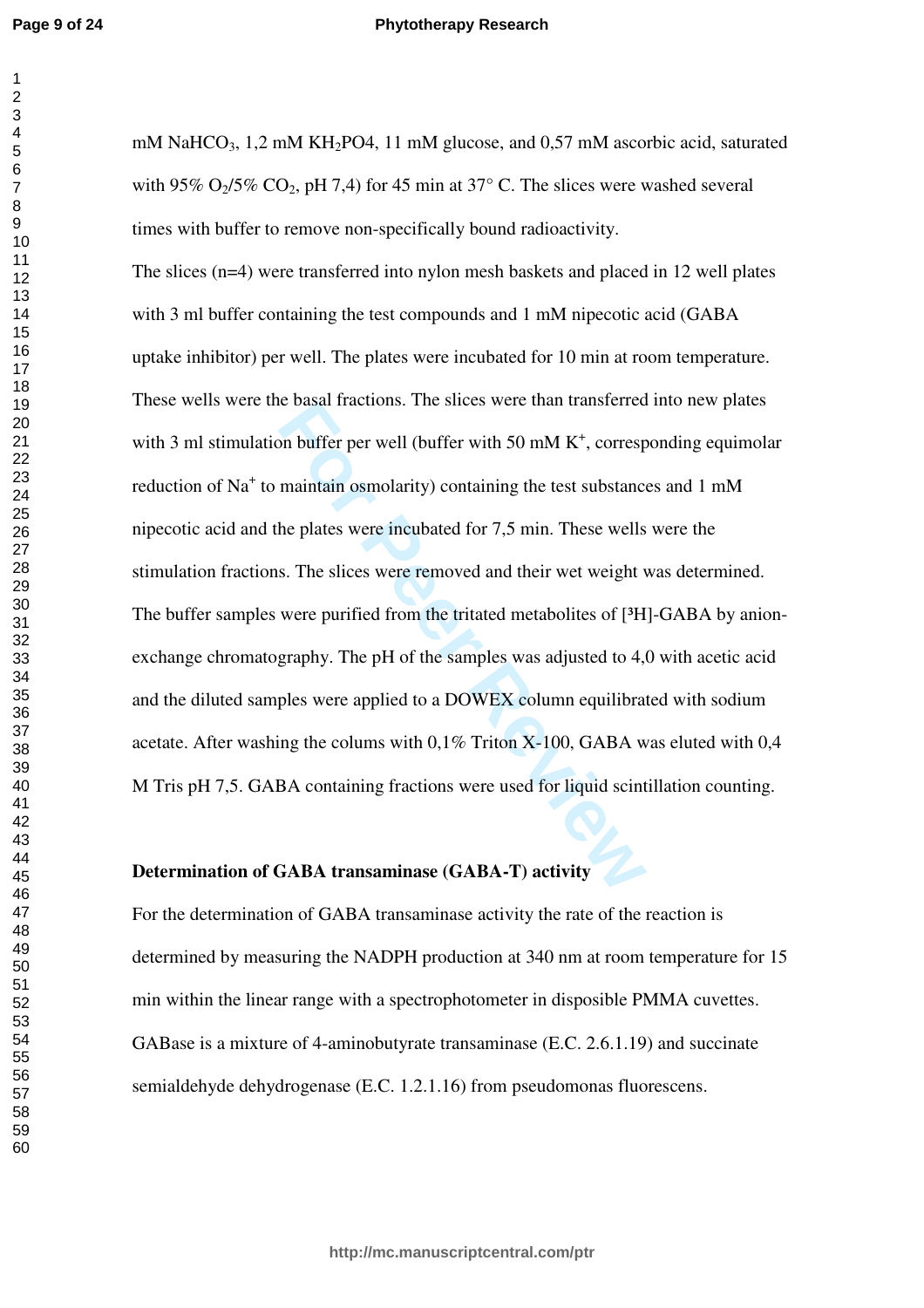One unit converts 1.0 μmole of  $γ$ -aminobutyric acid (GABA) to succinic semialdehyde and then to succinate per min with a stoichiometric reduction of  $1,0 \mu$  mole of NADP<sup>+</sup> at pH 8,6 at 25°C.

**FOR PROLLIP PROLL**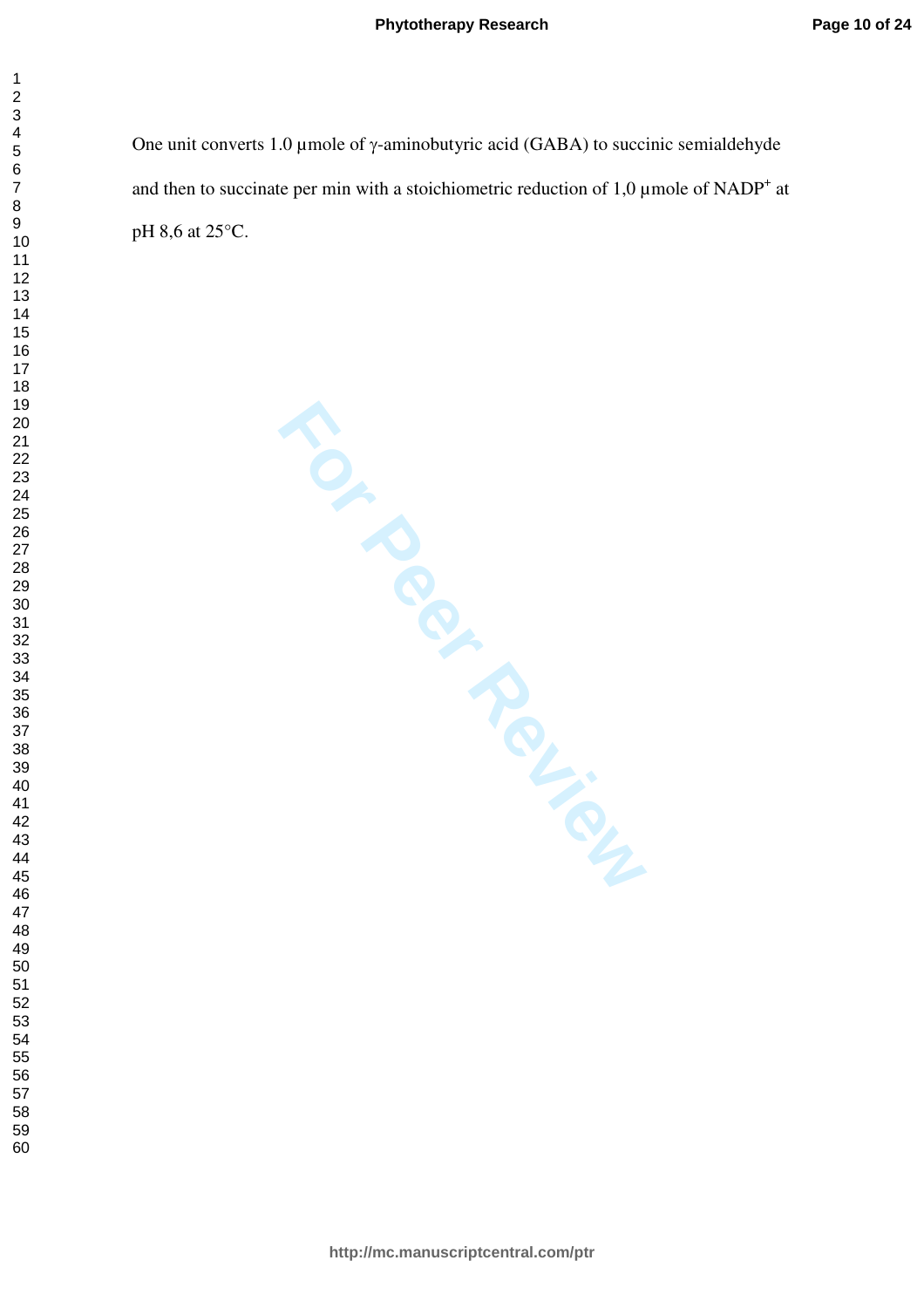$\mathbf{1}$  $\overline{2}$ 

## $\overline{4}$  $\overline{7}$

# **Results**

# Binding of *Passiflora incarnata* extract to GABA<sub>A</sub> receptor

The specific GABA<sub>A</sub>-receptor antagonist SR95531 competes for the binding of  $[^{3}H]$ -SR95531 to rat brain membranes in a concentration dependent manner (data not shown). The bound radioactivity in the presence of 100  $\mu$ M SR95531 was defined as non-specific binding of the radioligand to rat brain membranes.

Passiflora incarnata extract competes for the binding of [<sup>3</sup>H]-SR95531 to rat brain membranes in a concentration dependent manner (Fig. 1).

The IC<sub>50</sub> value of *Passiflora incarnata* extract at this site was 101 µg/ml. Therefore, binding to the GABA-site of the GABA <sup>A</sup> receptor is a likely mode of action of *Passiflora incarnata* extract *.*

# *For the binding of*  $[^{3}H]$ -SR<br> *Fassiflora incarnata* extract at this site was 101<br> *Fassiflora incarnata* extract at this site was 101<br> *RBA-site of the GABA<sub>A</sub> receptor is a likely a*<br> *A* extract.<br> **For Passiflora i Figure 1: Competitive binding of** *Passiflora incarnata* **extract at the GABA-site of rat GABA <sup>A</sup> receptors. Competitive binding of** *Passiflora incarnata* **extract with [ <sup>3</sup>H]-SR95531 to rat brain membranes.**

Data represent the mean specific binding  $\pm$  S:E:M. of one experiment performed in duplicate. The results were confirmed in an independent second experiment.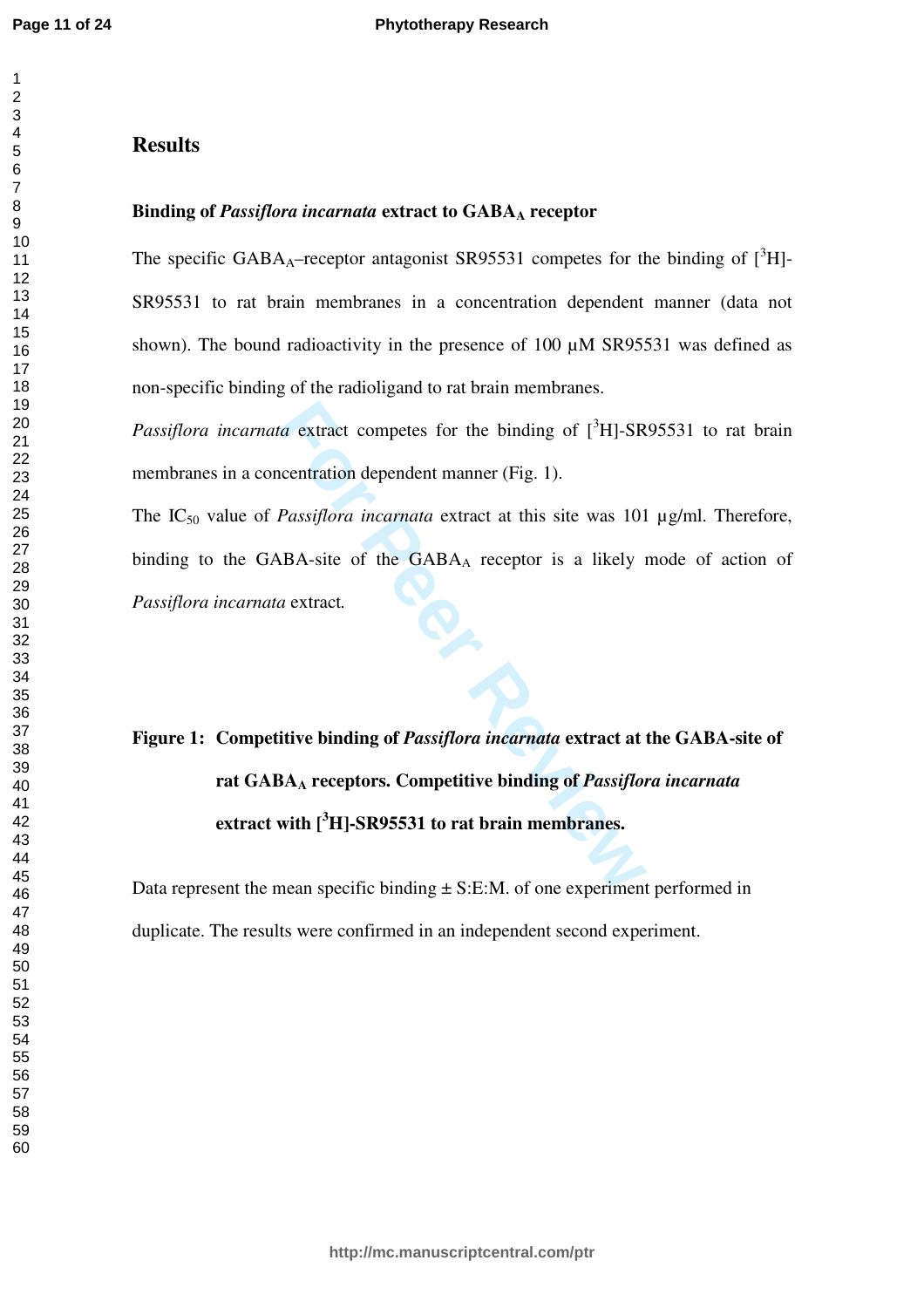## $\overline{4}$  $\overline{7}$

 $\mathbf{1}$  $\overline{2}$ 

> **Binding of** *Passiflora incarnata* **extract to GABA <sup>A</sup> receptor/benzodiazepine site**  Diazepam competes with the binding of  $[^{3}H]$ -Ro-15-1788 (Flumazenil) - a highly specific antagonist of the benzodiazepine site of the GABA <sup>A</sup>–receptor to rat brain membranes originating from cerebellum and hippocampus in a concentration-dependent manner. The competitive curve is shifted towards lower concentrations (to the left) in the presence of 10  $\mu$ M GABA resulting in an about threefold decrease of the IC<sub>50</sub> (data not shown). The bound radioactivity in the presence of  $10 \mu$ M Diazepam was defined as non-specific binding of the radioligand to the membranes.

> and radioactivity in the presence of TO  $\mu$ IM Diazel<br>g of the radioligand to the membranes.<br>For competitive binding of *Passiflora incarna*<br>are very high (944  $\mu$ g/ml). In addition, the bindi<br>resence of GABA as observed The IC50 values for competitive binding of *Passiflora incarnata* extract at the benzodiazepine site are very high (944 µg/ml). In addition, the binding to this site is not modulated by the presence of GABA as observed for the reference compound (Figure 2). Therefore, it is very unlikely that *Passiflora incarnata* extract acts via this binding site.

# **Figure 2: Competitive binding of** *Passiflora incarnata* **extract to the benzodiazepine site of GABA <sup>A</sup> receptors in rat cerebellum. Competitive binding of** *Passiflora incarnata* **extract with [ <sup>3</sup>H]-Ro-15- 1788 binding to rat cerebellum membranes in the absence**  $(\blacksquare)$  **or presence of 10 µM GABA ().**

Data represent the mean specific binding  $\pm$  S:E:M. of one experiment performed in duplicate. The results were confirmed in an independent second experiment and in two experiments with rat hippocampus membranes.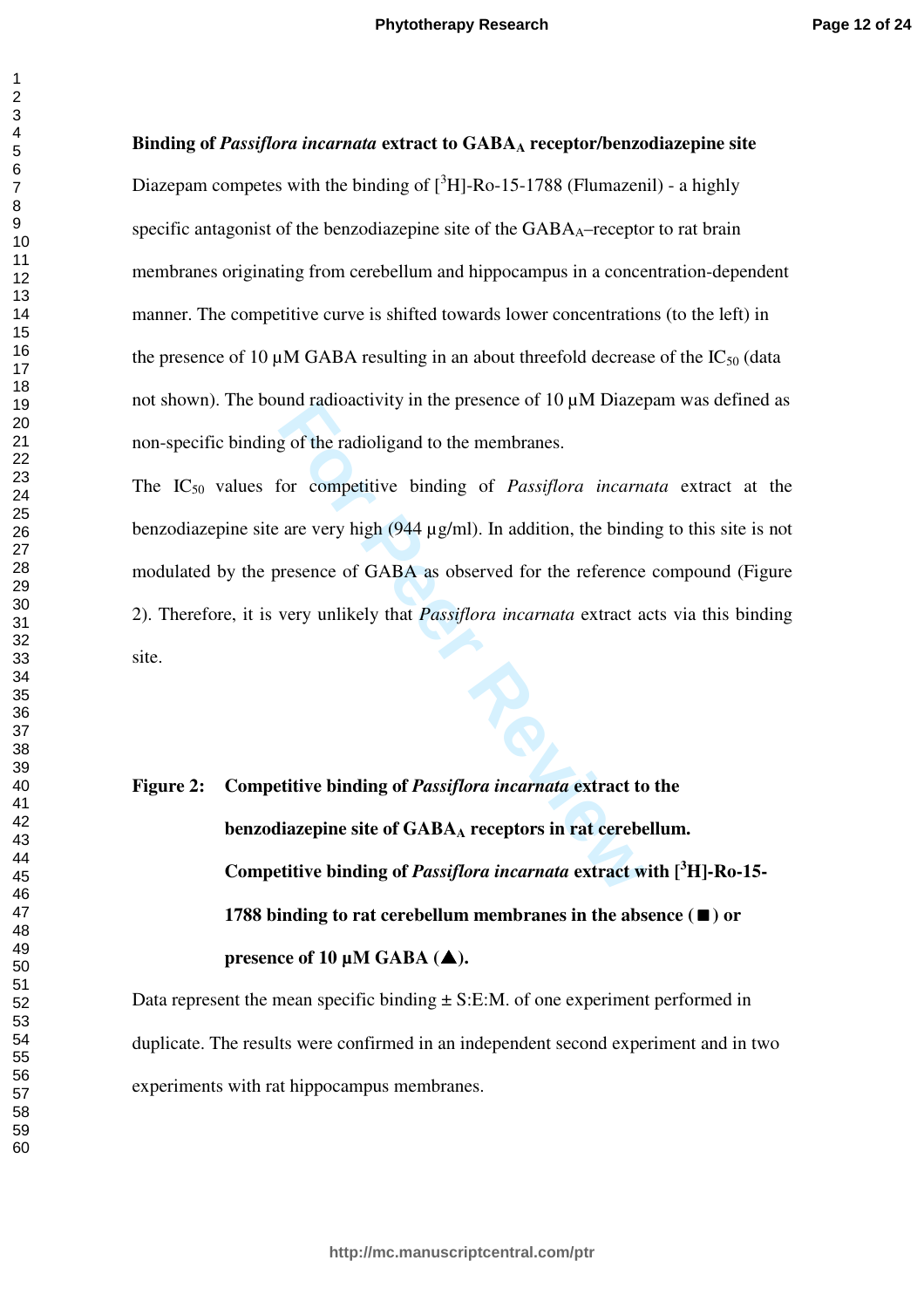### $\overline{2}$  $\overline{4}$  $\overline{7}$

# **Binding of** *Passiflora incarnata* **extract to GABA <sup>A</sup> receptor/ethanol site**

Ro-15-4513, the reference compound for the ethanol site, competes for the binding of  $[3H]$ -Ro-15-4513 to rat brain membranes in a concentration-dependent manner. The IC50 values for competitive binding of *Passiflora incarnata* extract at the ethanol site was 512 µg/ml (data not shown). Therefore, it is very unlikely that *Passiflora incarnata*  extract acts via this binding site.

# **Binding of** *Passiflora incarnata* **extract to GABA <sup>B</sup> receptor**

**For a incarnata extract to GABA<sub>B</sub> receptor**<br>
For a incarnata extract to GABA<sub>B</sub> receptor<br>
For SABA<sub>B</sub> receptors and poter<br>
For ain and rat hippocampus GABA<sub>B</sub> receptors in a complement<br>
The bound radioactivity in the pr Baclofen - a derivative of GABA that is a specific agonist of GABA<sub>B</sub> receptors competes with the binding of  $[^{3}H]$ -CGP 54626 - a selective and potent GABA<sub>B</sub> receptor antagonist- to rat brain and rat hippocampus GABA<sub>B</sub> receptors in a concentrationdependent manner. The bound radioactivity in the presence of 1 mM Baclofen was defined as non-specific binding of the radioligand to the membranes. *Passiflora incarnata* extract competes with the binding of [<sup>3</sup>H]-CGP 54626 to rat brain and rat hippocampus  $GABA_B$  receptors in a concentration-dependent manner the  $IC_{50}$ was 120  $\mu$ g/ml (data not shown).

# **Binding of** *Passiflora incarnata* **extract to GABA <sup>B</sup> receptor ([<sup>35</sup>S]-GTP**γ**S-binding)**

Baclofen - a derivative of GABA that is a specific agonist of GABA<sub>B</sub> receptors stimulated the  $[^{35}S]$ -GTP $\gamma S$  binding to rat hippocampal membranes in a concentrationdependent manner (agonist mode). The selective and potent  $GABA_B$  receptor antagonist CGP 54626 reduced the Baclofen-evoked signal in a concentration-dependent manner to the level of the basal signal (no effector added, antagonist mode).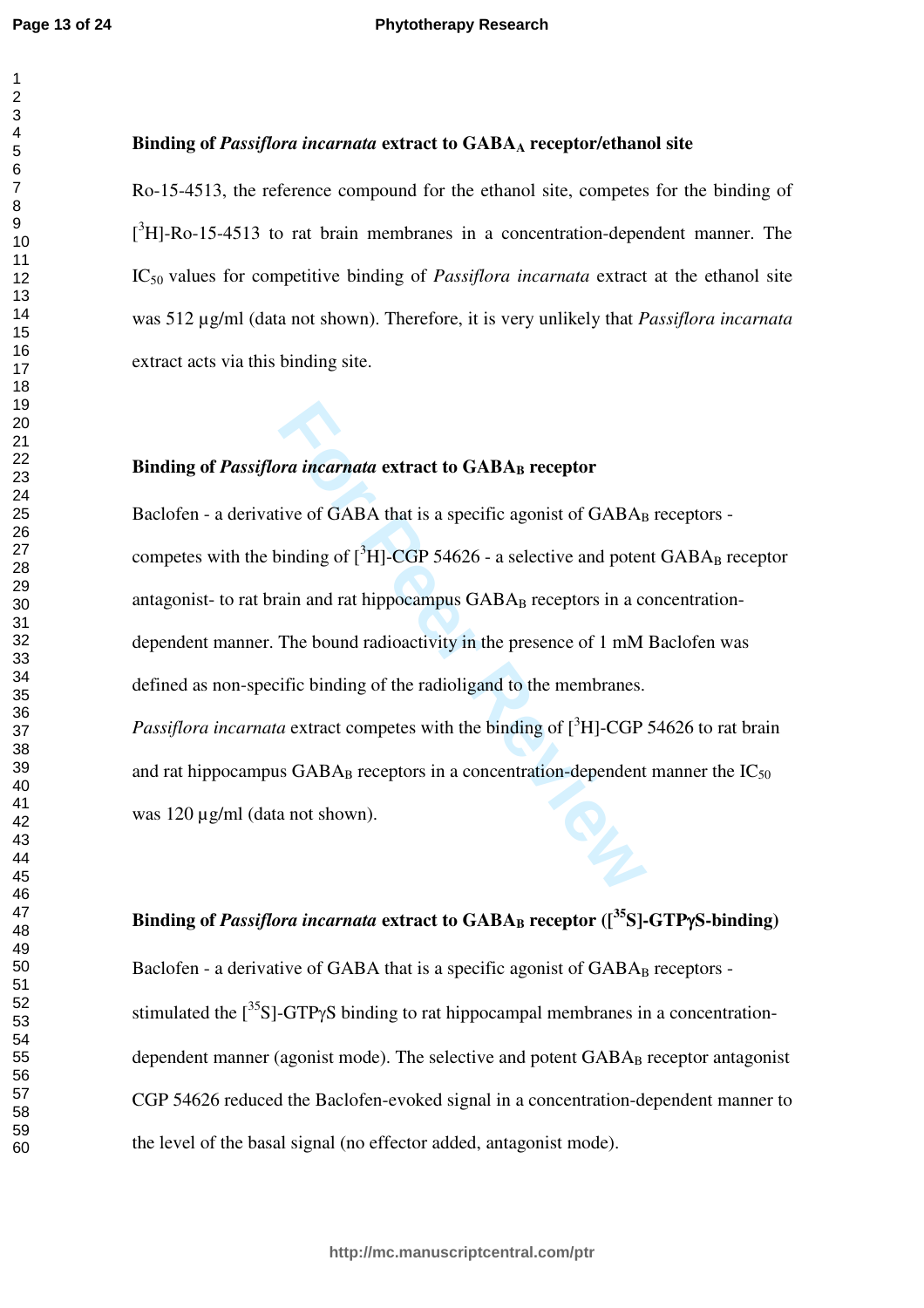*Passiflora incarnata* extract has a lower  $IC_{50}$  value (31 mg/ml) in the antagonist mode than in the agonist mode (115 mg/ml). Therefore *Passiflora incarnata* extract is an antagonist of the GABA <sup>B</sup> receptor (Figure 3).

# **Figure 3:** Effect of *Passiflora incarnata* extract on rat hippocampal GABA<sub>B</sub>**receptors. Concentration dependent effect of** *Passiflora incarnata* **extract on [<sup>35</sup>S]-GTP**γ**S-binding to rat hippocampal membranes.**

**For Properties:** Concentration dependent effect of *Passy*<br>**For Properties:** SEM of one experiment carried out in duplange. In the agonist mode ( $\blacksquare$ ) 0% change corresponds<br>**For Properties:** I, in the antagonist mode 0 Data represent the means  $\pm$  SEM of one experiment carried out in duplicate and are normalized to 0% change. In the agonist mode  $(\blacksquare)$  0% change corresponds to the specific basal signal, in the antagonist mode 0% change corresponds to the maximal stimulation of the GABA<sub>B</sub> receptors by 100  $\mu$ M baclofen ( $\Box$ ). The results were confirmed in an independent second experiment.

# **GABA uptake and GABA release experiments**

Up to 1000 µg/ml the *Passiflora incarnata* extract investigated in this study had no effect on potassium-evoked release of [<sup>3</sup>H]-GABA synthesized from [<sup>3</sup>H]-glutamine from rat cortical slices (data not shown).

The extract inhibited [ ${}^{3}$ H]-GABA uptake into rat cortical synaptosomes with an EC<sub>50</sub> of 95.7 µg/ml (Figure 4).

# **Figure 4: Effects of a** *Passiflora incarnata* **extract on the GABA uptake**

 $\mathbf{1}$  $\overline{2}$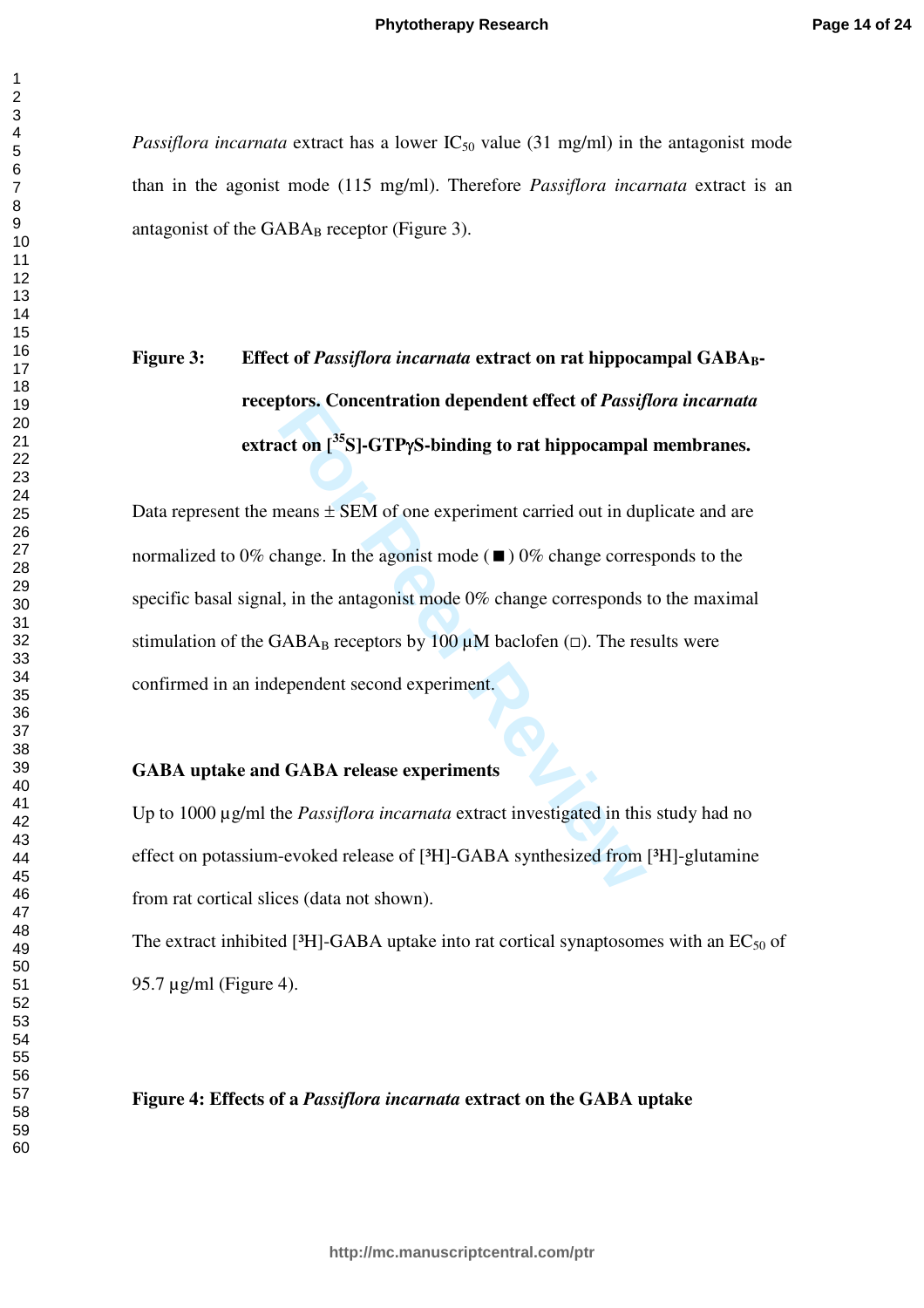$\mathbf{1}$ 

#### **Phytotherapy Research**

Radioactivity accumulated in the filters was normalized to the mean of control experiments. Raw data were statistically analysed and are expressed in the following data as mean  $\pm$  CI<sub>95</sub>, n=8<sub>.</sub>

# **Effects of** *Passiflora incarnata* **extract on GABA transaminase activity**

The influence of the *Passiflora incarnata* extract on GABA transaminase activity was determined by measuring the NADPH production at 340 nm with a spectrophotometer. Vigabatrin ( γ-vinyl GABA) an irreversible GABA transaminase inhibitor and effective antiepileptic was used as positive control. Vigabatrin significantly inhibited GABA transaminase with an  $EC_{50}$  of 55.5 mM. Incubation of GABA transaminase with five different concentrations of the passion flower dry extract  $(10, 50, 100, 250, 500 \mu g/ml)$ showed no effect on GABA transaminase.

**France**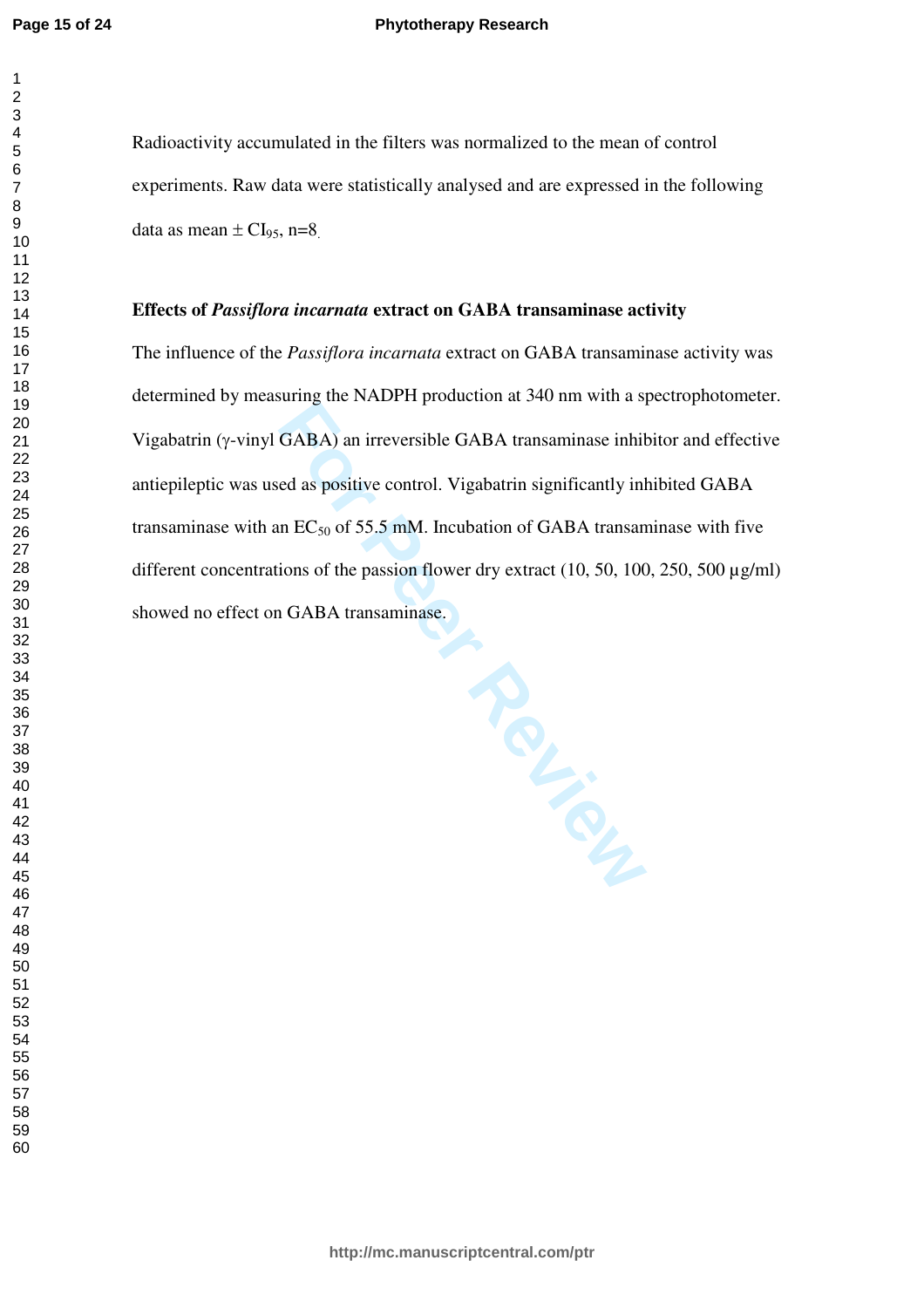# **Discussion**

Extracts from passion flower (*Passiflora incarnata*) have been used to reduce anxiety and insomnia and there are numerous studies in mice and rats which demonstrate a reduced anxiety and stress with passion flower treatment (Dhawan et al. 2001; Miyasaka et al. 2007). In addition there is evidence that extracts from *Passiflora incarnata* may be helpful in the treatment of substance addictions as amphetamine, nicotine, marihuana and alcohol (Capasso und Sorrentino, 2005, Dhawan et al., 2002 and Dhawan and Sharma, 2003).

and alcohol (Capasso und Sorrentino, 2005, Dha<br>arma, 2003).<br>Uytic activity of *Passiflora* species has been repeat<br>is only limited information on the mechanism of<br>s a comprehensive insight into the mode of acti<br>lowers of Although the anxiolytic activity of *Passiflora* species has been repeatedly evaluated in the last years, there is only limited information on the mechanism of action. This study provides a comprehensive insight into the mode of action of a dry extract prepared from the flowers of *Passiflora incarnata* which is the sole active ingredient of the proprietary herbal drug Pascoflair® 425mg on the GABAergic system. Preclinical studies have suggested that GABA levels may be decreased in animal models of depression, and clinical studies reported low plasma and CSF GABA levels in mood disorder patients. The *Passiflora incarnata* extract investigated in this study had no effect on potassium-evoked release of [<sup>3</sup>H]-GABA synthesized from [<sup>3</sup>H]glutamine from rat cortical slices but the extract inhibited [³H]-GABA uptake into rat cortical synaptosomes with a  $EC_{50}$  of 95,7 µg/ml. GABA transaminase (GABA-T), an enzyme target in the therapy of anxiety, epilepsy and related neurological disorders was not affected by *Passiflora incarnata* which is in accordance with already published results (Awad et al. 2007). Because preadministration of Flumazenil (Ro 15-1788), an antagonist of the benzodiazepine binding site of the  $GABA_A$  receptor, attenuates the effects of *Passiflora incarnata in vivo* (Grundmann et al *.*, 2008 and Medina et al *.*, 1990)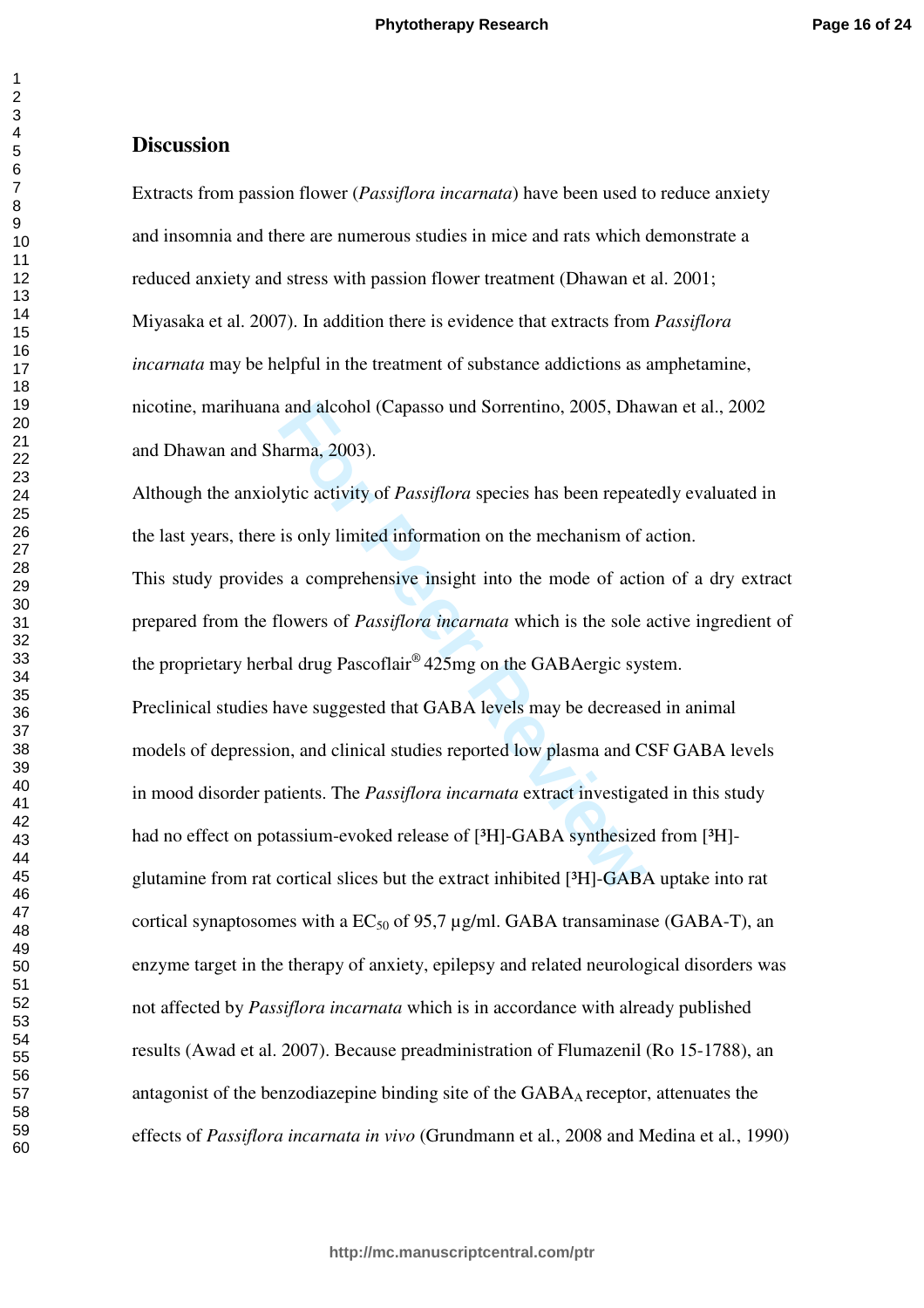#### **Phytotherapy Research**

it was assumed that *Passiflora incarnata* and Diazepam share the same pharmacology. Our study showed that the IC<sub>50</sub> values for competitive binding of *Passiflora incarnata* extract at the benzodiazepine site are very high moreover the binding to this site is not modulated by the presence of GABA so it seems very unlikely that the mode of action of *Passiflora incarnata* extract includes binding to the benzodiazepine site. Similarly it is unlikely that it acts via the ethanol site. However, it is very likely that binding to the GABA-site of the  $GABA_A$  receptor is one of the clinically relevant modes of action of *Passiflora incarnata* extract.

Another possible target might be the binding of *Passiflora incarnata* extract to the  $GABA_B$  receptor. There is accumulating evidence that modulators of the  $GABA_B$ receptor (a GPCR – G protein coupled receptor) might act as anxiolytic (Frankowska et al., 2007) and might be helpful in the treatment of substance addictions (Martin et al., 2009).

**FABAA** receptor is one of the enfinerally relevant if<br>a extract.<br>There is accumulating evidence that modulate<br>-G protein coupled receptor) might act as anxioly<br>the helpful in the treatment of substance addict<br>the helpful The *Passiflora incarnata* extract investigated in this study inhibited the binding of  $[^3H]$ -CGP 54626 to GABA <sup>B</sup>-receptors in a concentration dependent manner. This could be verified using the [<sup>35</sup>S]-GTP γS binding assay. It was found that *Passiflora incarnata* has a lower  $IC_{50}$  value in the antagonist mode than in the agonist mode. Therefore Passiflora incarnata needs to be classified as antagonist of the GABA<sub>B</sub> receptor. This opens possibilities for further investigations because GABA <sup>B</sup> antagonists may provide a pharmacological therapy for cognitive impairment (Helm et al. 2005).

Although the compounds responsible for the therapeutic activity of *Passiflora incarnata* are yet to be identified, this study provides novel evidence of the mechanism of action of a dry extract of *Passiflora incarnata* with respect to the GABAergic system.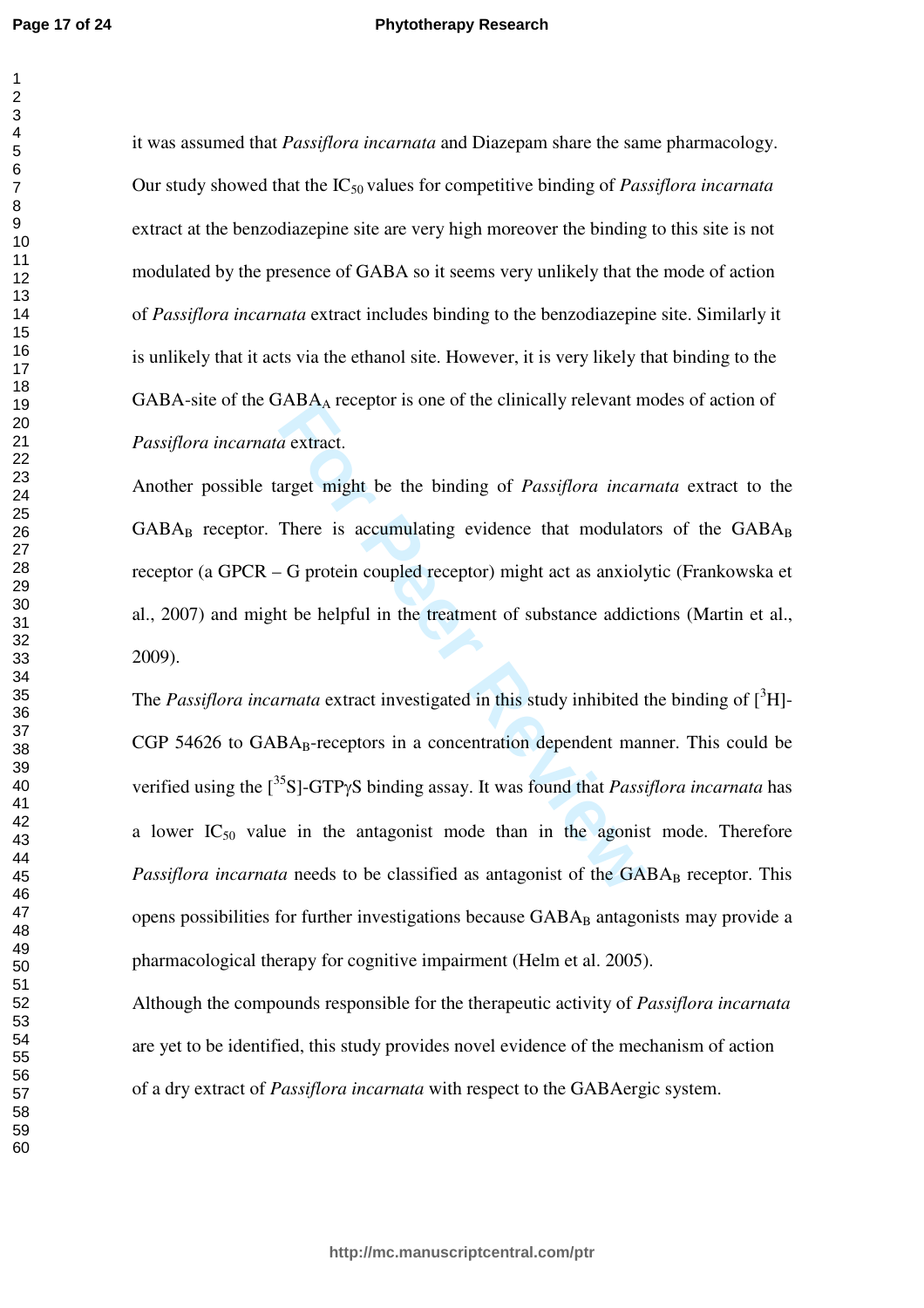# **Conflict of interest**

Financial support for the analysis was provided by PASCOE pharmazeutische Präparate GmbH, the manufacturer of PASCOFLAIR<sup>®</sup>  $425$  mg. The sponsor had no influence on the conduct of the analysis.

**For Peripary** 

 $\mathbf{1}$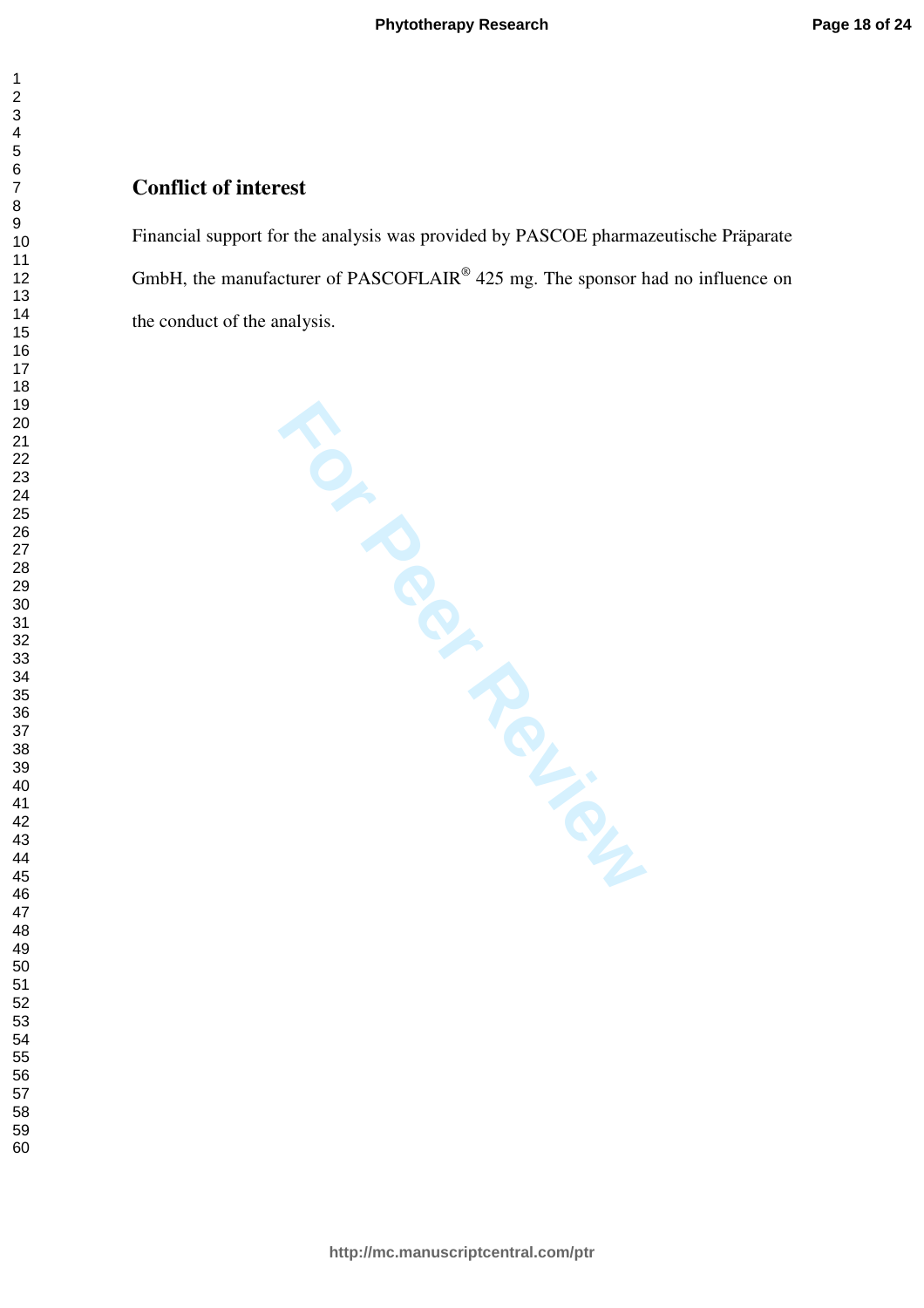Akhondzadeh S, Naghavi HR, Vazirian M, Shayeganpour A, Rashidi H, Khani M. 2001. Passionflower in the treatment of generalized anxiety: a pilot double-blind randomized controlled trial with oxazepam. *J Clin Pharm Ther* **26(5)**: 363-7.

Akhondzadeh S, Kashani L, Mobaseri M, Hosseini SH, Nikzad S, Khani M. 2001. Passionflower in the treatment of opiates withdrawal: a double-blind randomized controlled trial. *J Clin Pharm Ther* **26(5)**: 369-73.

Asay MJ, Boyd SK. 2006. Characterization of the binding of [3H]CGP54626 to GABAB receptors in the male bullfrog (Rana catesbeiana). *Brain Res* **1094**: 76-85.

Awad R, Levac D, Cybulska P, Merali Z, Trudeau VL, Arnason JT. 2007. Effects of traditionally used anxiolytic botanicals on enzymes of the gamma-aminobutyric acid (GABA) system. *Can J Physiol Pharmacol* **85(9)**: 933-42.

Extraytive botanicals of enzymes of the gamma-an<br> *For Physiol Pharmacol* **85(9)**: 933-42.<br>
Soori SS, Bordignon CL Jr, Kappel VD, Martins Mo<br>
For P. 2008. The aqueous extracts of Passiflora a<br> *For P. 2008.* The aqueous ex Barbosa PR, Valvassori SS, Bordignon CL Jr, Kappel VD, Martins MR, Gavioli EC, Quevedo J, Reginatto FH. 2008. The aqueous extracts of Passiflora alata and Passiflora edulis reduce anxiety-related behaviors without affecting memory process in rats. *J Med Food* **11(2)**: 282-8.

Bidlack JM, Parkhill AL. 2004. Assay of G protein-coupled receptor activation of G proteins in native cell membranes using [35S]GTP gamma S binding. *Methods Mol Biol* **237:** 135-143.

Brown E, Hurd NS, McCall S, Ceremuga TE. 2007. Evaluation of the anxiolytic effects of chrysin: A *Passiflora incarnata* extract, in the laboratory rat. *AANA J* **75**: 333-7.

de Castro PC, Hoshino A, da Silva JC, Mendes FR. 2007. Possible anxiolytic effect of two extracts of Passiflora quadrangularis L. in experimental models. *Phytother Res* **21(5)**: 481-4.

Deng J, Zhou Y, Bai M, Li H, Li L. 2010. Anxiolytic and sedative activities of Passiflora edulis f. flavicarpa. *J Ethnopharmacol* **128(1)**:148-53.

Dhawan K, Kumar S, Sharma A. 2001. Anti-anxiety studies on extracts of Passiflora incarnata Linneaus. *J Ethnopharmacol* **78**:165-70.

Dhawan K, Dhawan S, Sharma A. 2004. Passiflora: a review update. *J Ethnopharmacol* **94(1)**: 1-23.

Frankowska M, Filip M, Przegalinski E. 2007. Effects of GABAB receptor ligands in animal tests of depression and anxiety. *Pharmacol Rep* **59**: 645-655.

Grundmann O, Wang J, McGregor GP, Butterweck V. 2008. Anxiolytic activity of a phytochemically characterized Passiflora incarnata extract is mediated via the GABAergic system. *Planta Med* **74(15)**: 1769–73.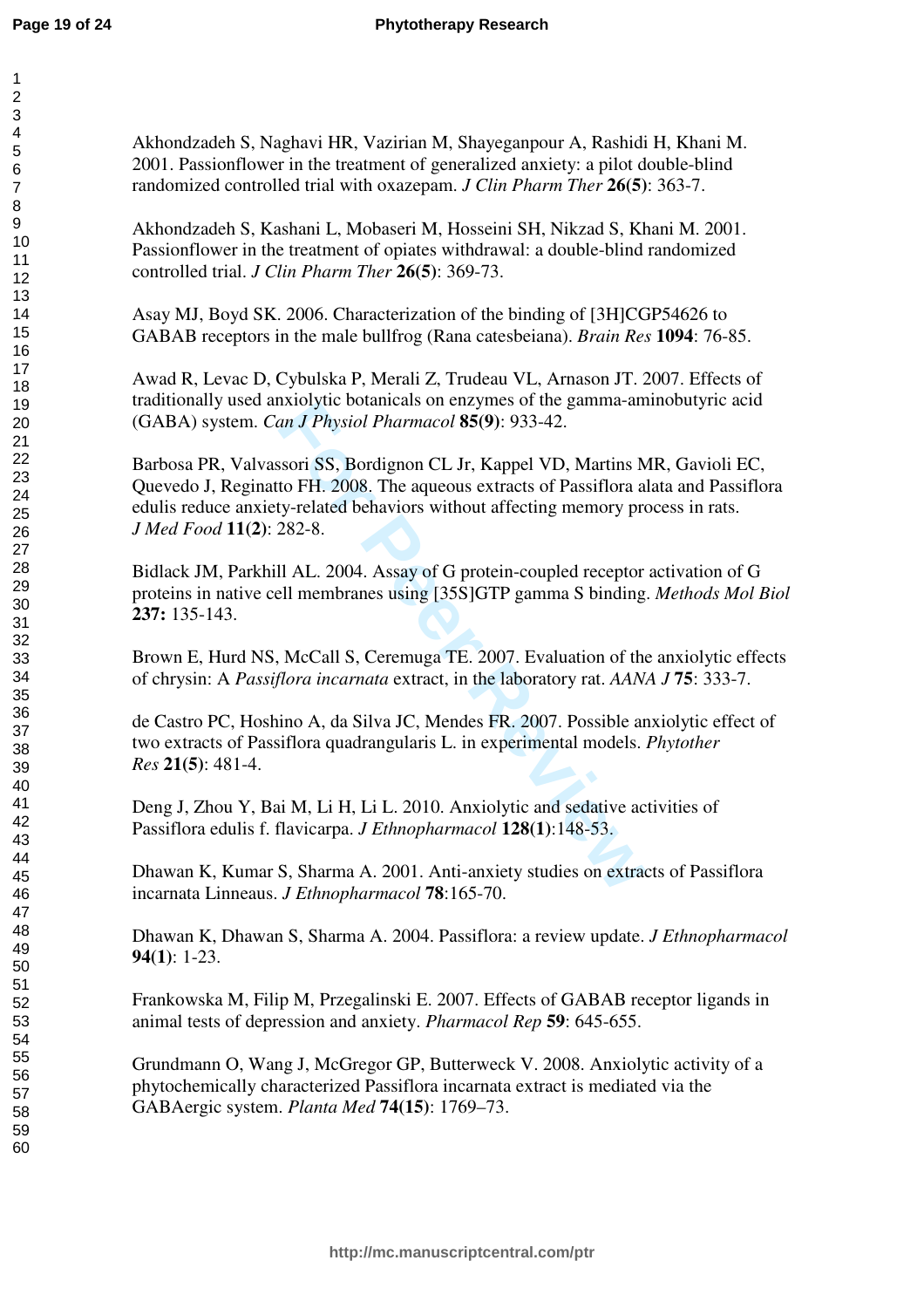Heaulme M, Chambon JP, Leyris R, Wermuth CG, Biziere K. 1987. Characterization of the binding of [3H]SR 95531, a GABAA antagonist, to rat brain membranes. *J Neurochem* **48** : 1677-1686.

Helm KA, Haberman RP, Dean SL, Hoyt EC, Melcher T, Lund PK, Gallagher M. 2005. GABAB receptor antagonist SGS742 improves spatial memory and reduces protein binding to

the cAMP response element (CRE) in the hippocampus. *Neuropharmacology* **48(7)**:956-64.

Lolli LF, Sato CM, Romanini CV, Villas-Boas Lde B, Santos CA, de Oliveira RM. 2007. Possible involvement of GABA A-benzodiazepine receptor in the anxiolytic-like effect induced by Passiflora actinia extracts in mice. *J Ethnopharmacol* **111(2)**:308-14.

Martin IL, Bowery NG, Dunn SM. 2009. GABA Receptors. *Tocris Bioscience Scientific Review Series:* 1-15.

Medina JH, Paladini AC, Wolfman C, Levi de Stein M, Calvo D, Diaz LE, Peña C. 1990. Chrysin (5,7-di-OH-flavone), a naturally-occurring ligand for benzodiazepine receptors, with anticonvulsant properties. *Biochem Pharmacol* **40(10)**: 2227-31.

Mehta AK, Shank RP. 1995. Characterization of a benzodiazepine receptor site with exceptionally high affinity for Ro 15-4513 in the rat CNS. *Brain Res* **704**: 289-297.

Miyasaka LS, Atallah AN, Soares BG. 2007. Passiflora for anxiety disorder. *Cochrane Database Syst Rev* **24;(1)**:CD004518.

**Formal Solution** Extracts in three. *J Emhophamate* NG, Dunn SM. 2009. GABA Receptors. *Tocris B*<br>i. <br>i AC, Wolfman C, Levi de Stein M, Calvo D, Diadi-OH-flavone), a naturally-occurring ligand for tronvulsant properties. Movafegh A, Alizadeh R, Hajimohamadi F. 2008. Preoperative oral Passiflora incarnata reduces anxiety in ambulatory surgery patients: a double-blind, placebo-controlled study. *Anesth Analg* **106(6)**: 1728–32.

Nassiri-Asl M, Zamansoltani F, Shariati-Rad S. 2008. Possible role of GABAAbenzodiazepine receptor in anticonvulsant effects of Pasipay in rats. *Zhong Xi Yi Jie He Xue Bao*. **6(11)**:1170-3.

Patel SS, Mohamed Saleem TS, Ravi V, Shrestha B, Verma NK, Gauthaman K. 2009. Passiflora incarnata Linn: A phytopharmacological review. *Int J Green Pharm* **3**: 277- 80.

Reginatto FH, De-Paris F, Petry RD, Quevedo J, Ortega GG, Gosmann G. 2006. Evaluation of anxiolytic activity of spray dried powders of two South Brazilian Passiflora species. *Phytother Res* **20**: 348-51.

Sarris J. 2007. Herbal medicines in the treatment of psychiatric disorders: a systematic review. *Phytother Res* **21(8)**:703-16.

Wohlmuth H, Penman KG, Pearson T, Lehmann RP. 2010. Pharmacognosy and chemotypes of passionflower (Passiflora incarnata L.). *Biol Pharm Bull* **33(6)**:1015-8.

 $\overline{1}$  $\overline{2}$  $\overline{3}$  $\overline{4}$ 5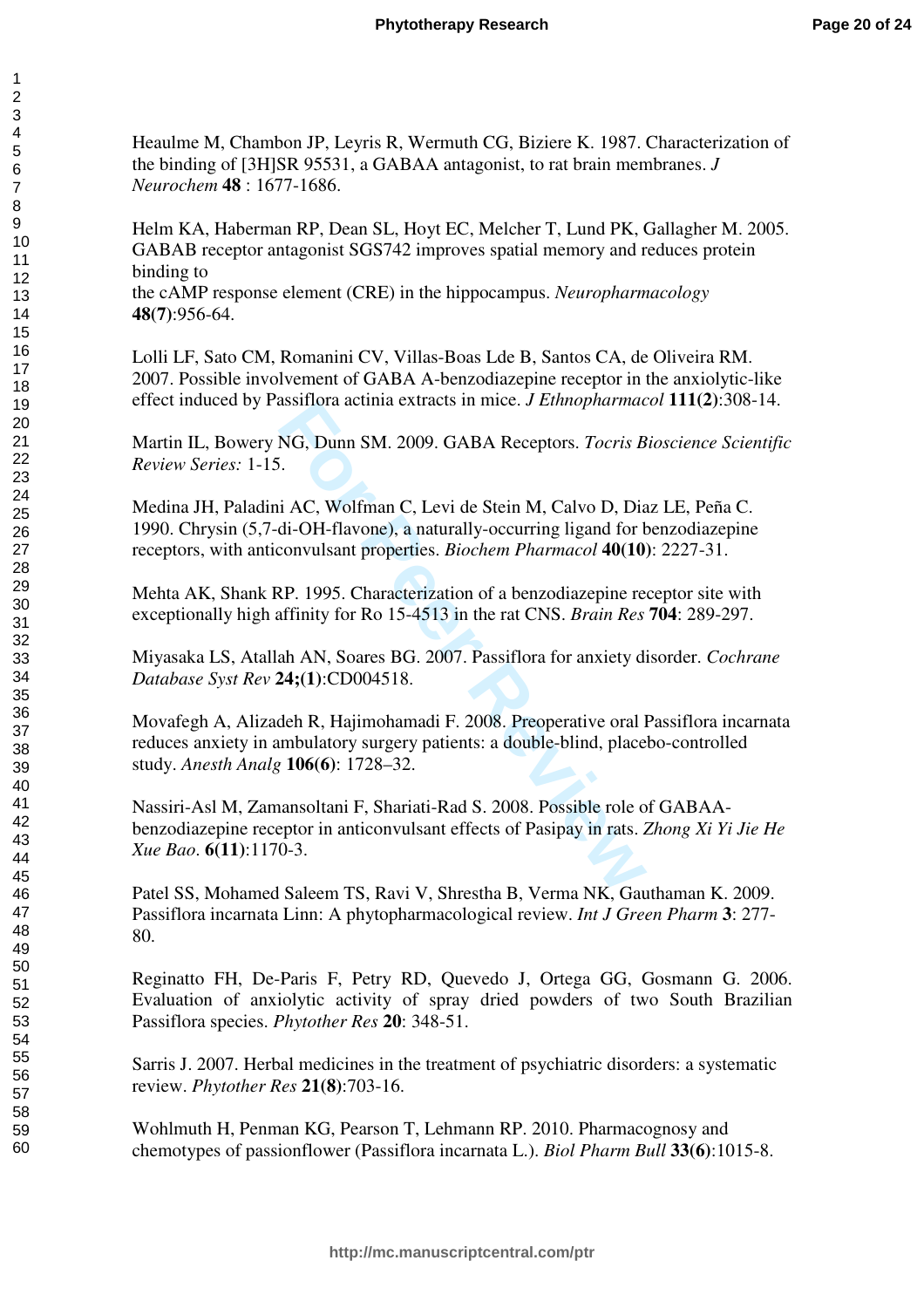$\overline{7}$  $\bf 8$  $\boldsymbol{9}$ 

2<br>3<br>4<br>5<br>6

 $\mathbf 1$ 



378x348mm (120 x 120 DPI)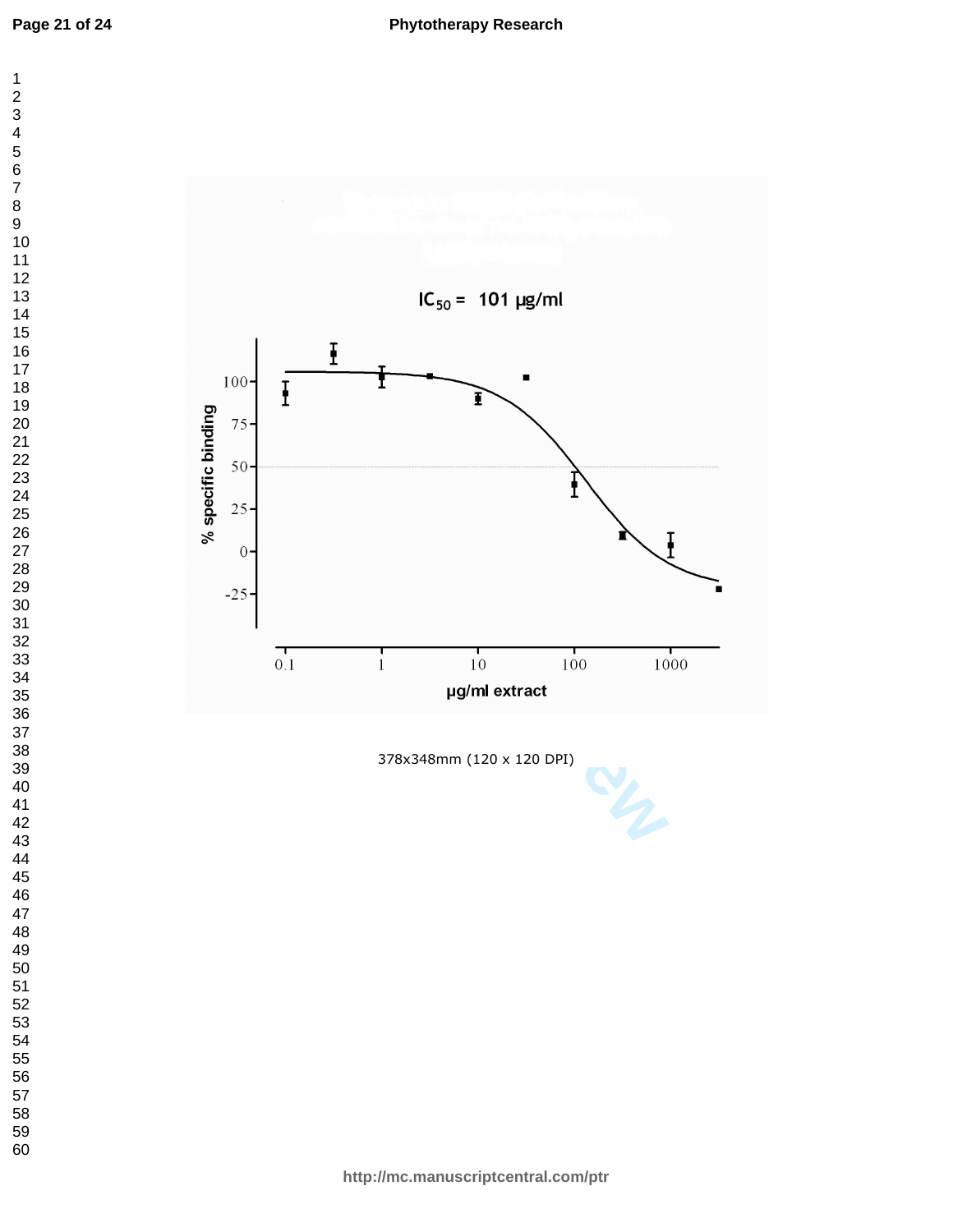



378x363mm (120 x 120 DPI)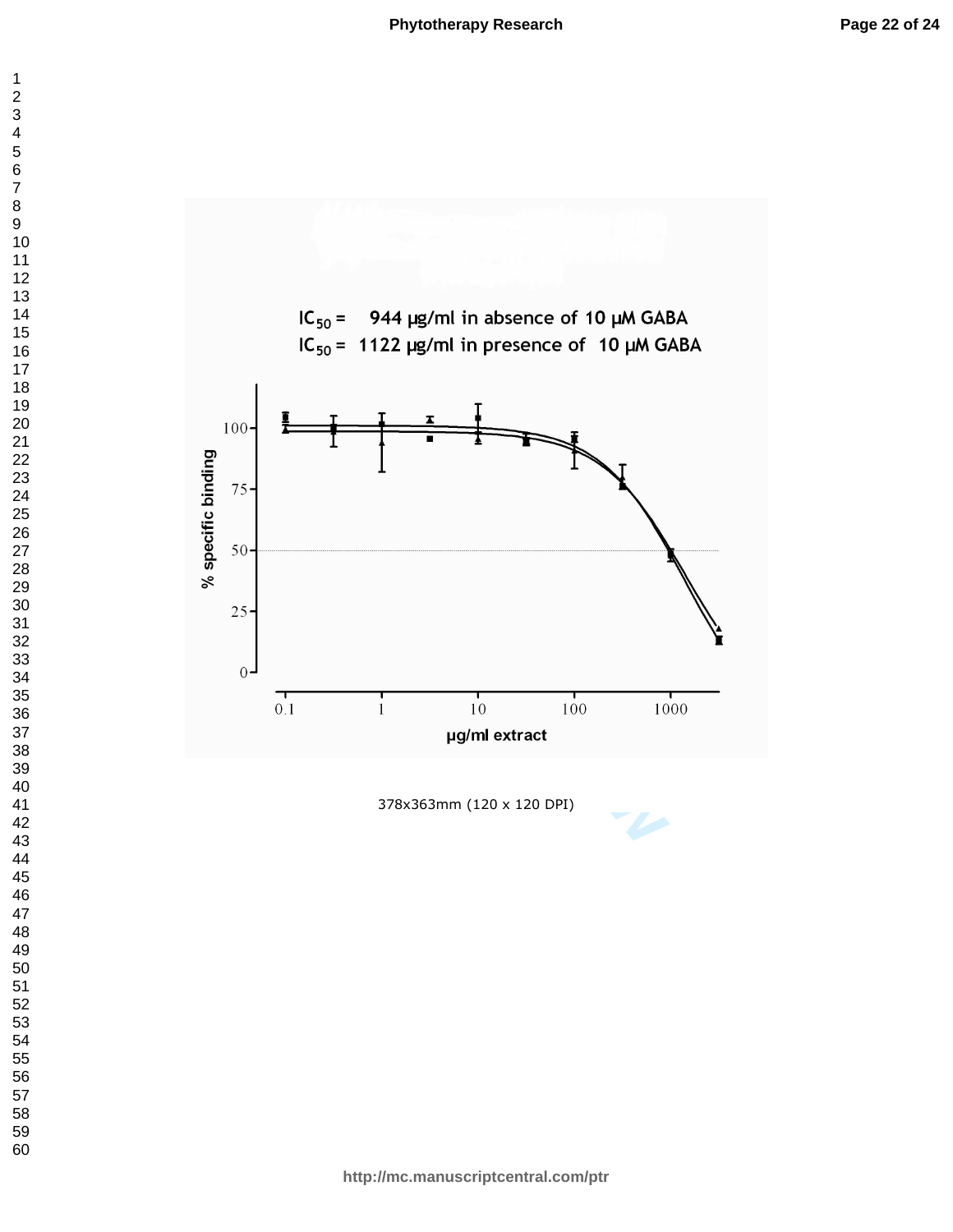



384x340mm (120 x 120 DPI)